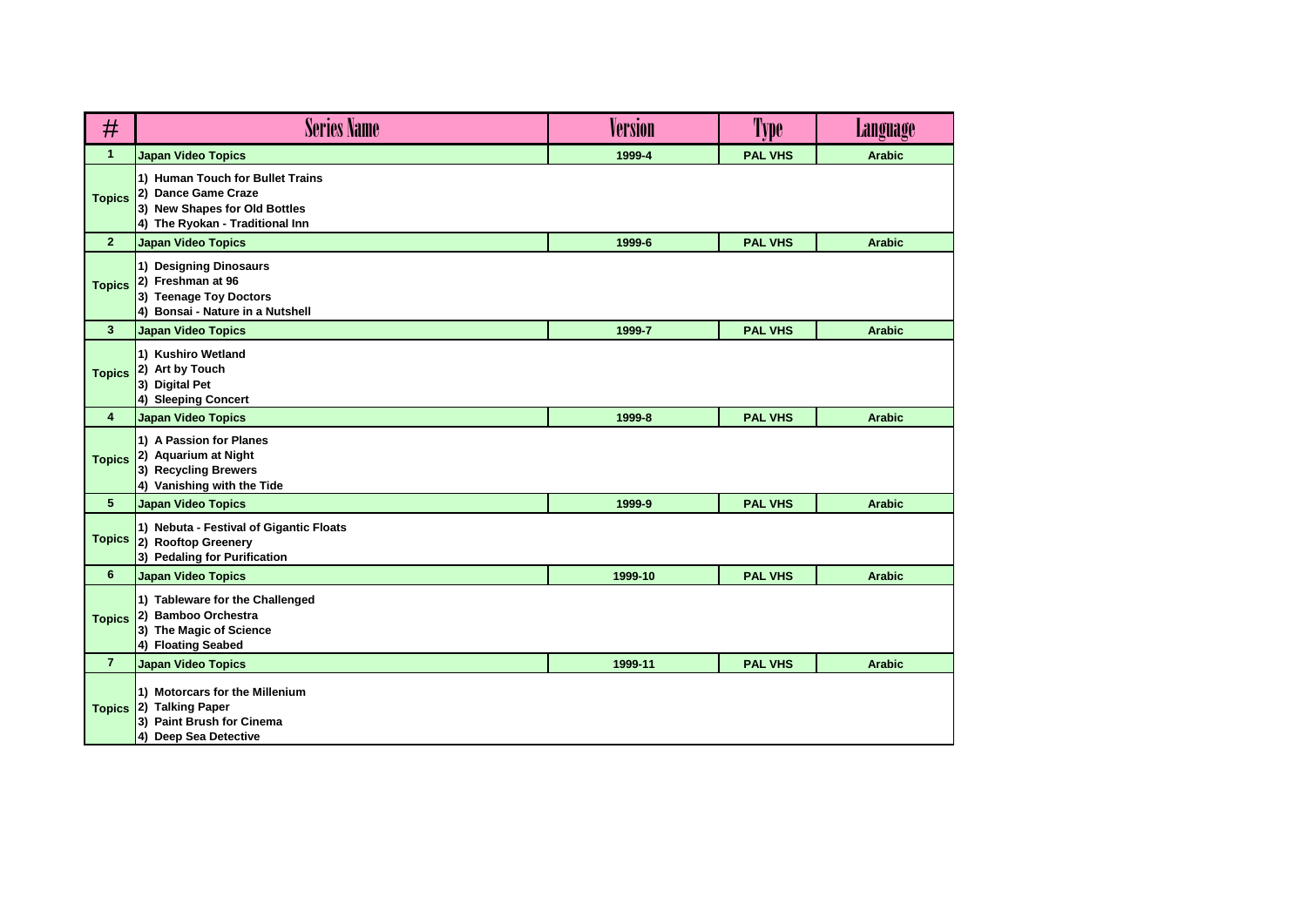| #             | <b>Series Name</b>                                                                                                                                             | <b>Version</b> | Type           | Language      |
|---------------|----------------------------------------------------------------------------------------------------------------------------------------------------------------|----------------|----------------|---------------|
| 8             | <b>Japan Video Topics</b>                                                                                                                                      | 1999-12        | <b>PAL VHS</b> | <b>Arabic</b> |
| <b>Topics</b> | 1) Paper Planes on a Wing and a Prayer<br>2) Team Work - The Kids Find It Fun<br>3) Sunlight for Gloomy Rooms<br>4) Youths Aid the Aged                        |                |                |               |
| 9             | <b>Japan Video Topics</b>                                                                                                                                      | 2000-1         | <b>PAL VHS</b> | <b>Arabic</b> |
| <b>Topics</b> | 1) OKINAWA - Summit 2000 Venue (Part I)<br>2) Sounds of Scrap<br>3) Thirst for a New Look                                                                      |                |                |               |
| 10            | <b>Japan Video Topics</b>                                                                                                                                      | 2000-2         | <b>PAL VHS</b> | <b>Arabic</b> |
| <b>Topics</b> | 1) Fish out of Water<br>2) Sharing Electric Vehicles<br>3) Art in the shadows<br>4) OKINAWA - Summit 2000 Venue (Part II)                                      |                |                |               |
| 11            | <b>Japan Video Topics</b>                                                                                                                                      | 2000-3         | <b>PAL VHS</b> | <b>Arabic</b> |
| <b>Topics</b> | 1) Mobile Phone Robot<br>2) Wheelchair Reporters<br>3) Young Puppeteers<br>4) OKINAWA - Summit 2000 Venue (Part III)                                           |                |                |               |
| 12            | <b>Japan Video Topics</b>                                                                                                                                      | 2004-7         | <b>PAL VHS</b> | <b>Arabic</b> |
| <b>Topics</b> | 1) Shiretoko - The Edge of the World<br>2) Pure, Pure Water<br>3) A Library in Your Pocket                                                                     |                |                |               |
| 13            | <b>Japan Video Topics</b>                                                                                                                                      | 2004-8         | <b>PAL VHS</b> | <b>Arabic</b> |
| <b>Topics</b> | 1) Korean Schoolchildren Discover Japan<br>2) Anything, Anywhere Home Deliveries<br>3) Kyoto Gozan Fire Festival<br>4) The Japan Alps - World Above the Clouds |                |                |               |
| 14            | <b>Japan Video Topics</b>                                                                                                                                      | 2004-9         | <b>PAL VHS</b> | <b>Arabic</b> |
| <b>Topics</b> | 1) Making the World Safer from Earthquakes<br>2) Saikuzushi - Edible Art<br>3) Move Like a Samurai<br>4) Car That Care For You                                 |                |                |               |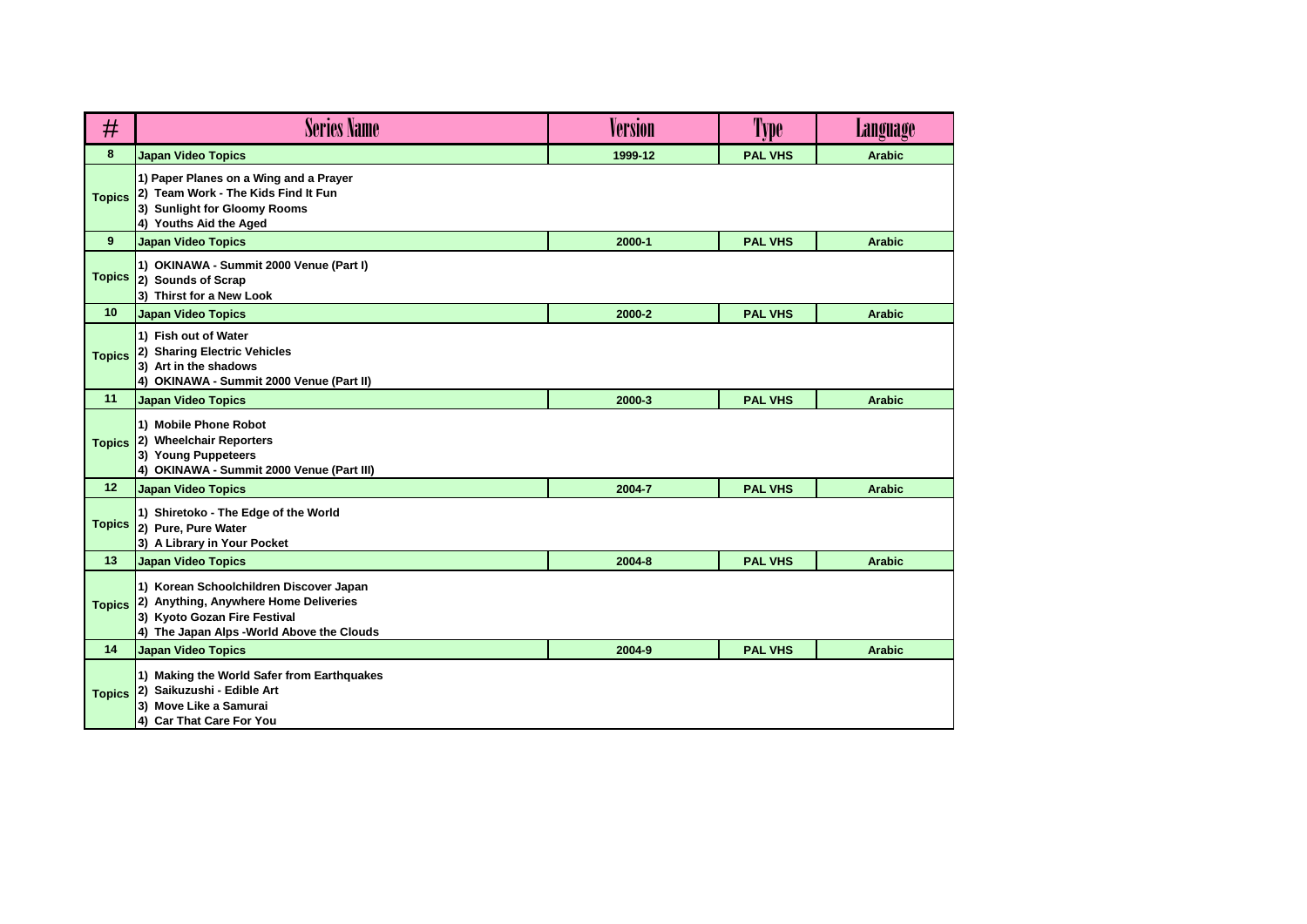| #             | <b>Series Name</b>                                                                                                                                                                         | <b>Version</b> | Type           | Language           |
|---------------|--------------------------------------------------------------------------------------------------------------------------------------------------------------------------------------------|----------------|----------------|--------------------|
| 15            | <b>Japan Video Topics</b>                                                                                                                                                                  | 2004-10        | <b>PAL VHS</b> | <b>Arabic</b>      |
| <b>Topics</b> | 1) Helping Rebuild Iraq<br>2) Turning Plastic into Soil<br>3) Coming Soon - Expo 2005                                                                                                      |                |                |                    |
| 16            | <b>Japan Video Topics</b>                                                                                                                                                                  | 2004-11        | <b>PAL VHS</b> | <b>Arabic</b>      |
| <b>Topics</b> | 1) Changing Money<br>2) EU-Japan Year of People-to-People Exchanges<br>3) A Paper Revolution<br>4) Mysterious Okinawa                                                                      |                |                |                    |
| 17            | <b>Japan Video Topics</b>                                                                                                                                                                  | 2004-12        | <b>PAL VHS</b> | <b>Arabic</b>      |
| <b>Topics</b> | 1) Sacred Mountains of the Kii Peninsula<br>2) Miso Power<br>3) Rural Grassroots Leaders<br>4) Saving the Yanbarukuina                                                                     |                |                |                    |
| 18            | <b>Japan Video Topics</b>                                                                                                                                                                  | 2005-1         | <b>PAL VHS</b> | <b>Arabic</b>      |
| <b>Topics</b> | 1) Green Roofs Combat Greenhouse Effect<br>2) Braille of the Move<br>3) Kumamoto - Land of Fire and Water<br>4) Eat, Drink, Relax - Izakaya Style                                          |                |                |                    |
| 19            | <b>Japan Video Topics</b>                                                                                                                                                                  | 2005-2         | <b>PAL VHS</b> | <b>Arabic</b>      |
| <b>Topics</b> | 1) Itsukushima - Shrine in the Sea<br>2) Throw Away Your Wallet<br>3) The Man Who Mapped Japan                                                                                             |                |                |                    |
| 20            | <b>Japan Video Topics</b>                                                                                                                                                                  | 2005-3         | <b>PAL VHS</b> | <b>Arabic</b>      |
| <b>Topics</b> | 1) Japan in the UN<br>2) New Life for Old Houses<br>3) Ridding the World of Landmines<br>4) Centrair - Japan's Newest Hub Airport<br>5) 2005 Special Olympics World Winter Games in Nagano |                |                |                    |
| 21            | <b>Japan Video Topics</b>                                                                                                                                                                  | 2005-4         | <b>DVD</b>     | (Arabic, English,) |
| <b>Topics</b> | 1) EXPO 2005, Aichi<br>2) Lacquer Reborn<br>3) Cultivating the Tuna<br>4) The Island that Runs on Water                                                                                    |                |                |                    |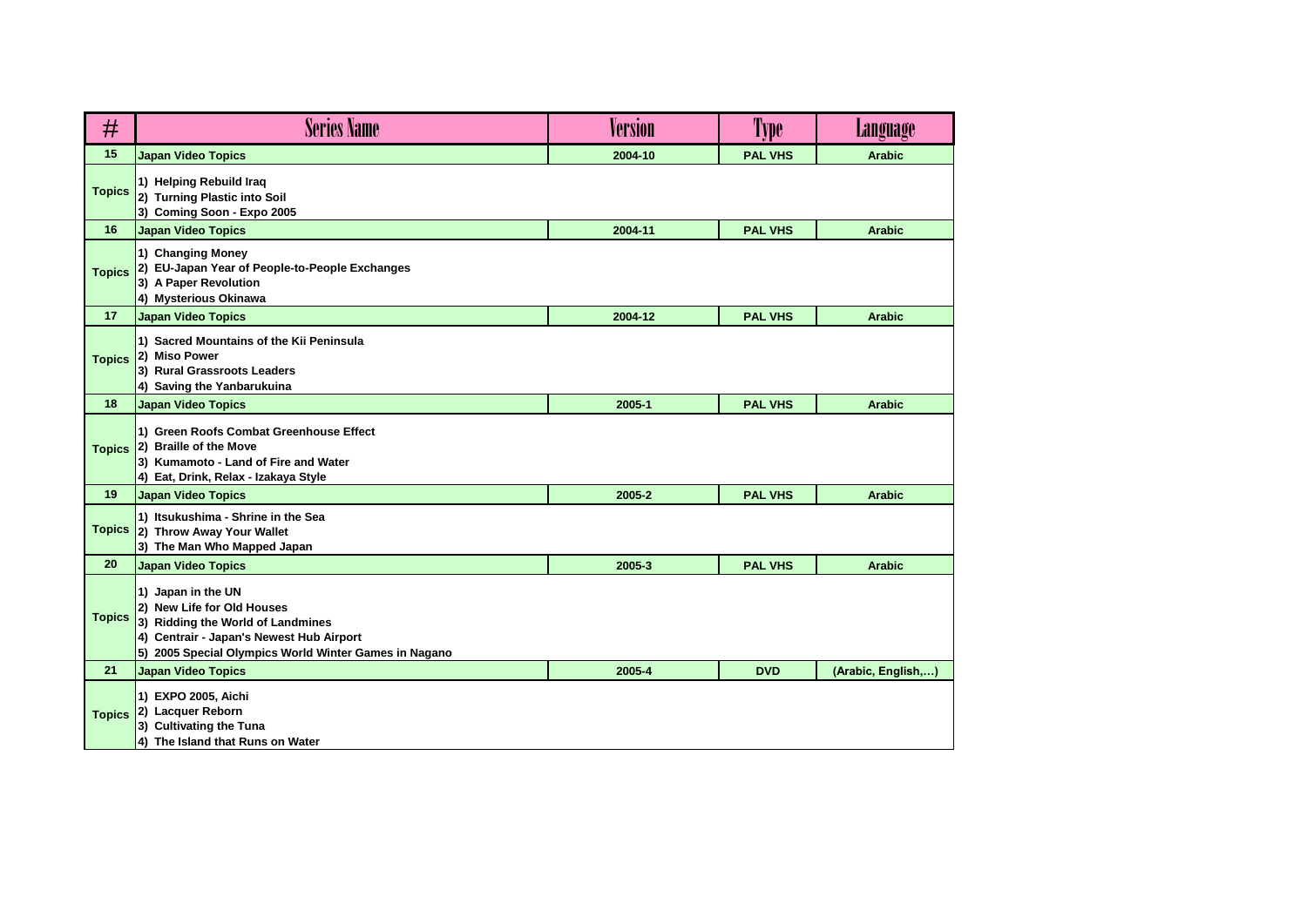| #             | <b>Series Name</b>                                                                                                                                                | <b>Version</b> | Type       | <b>Language</b>    |
|---------------|-------------------------------------------------------------------------------------------------------------------------------------------------------------------|----------------|------------|--------------------|
| 22            | <b>Japan Video Topics</b>                                                                                                                                         | 2005-5         | <b>DVD</b> | (Arabic, English,) |
| <b>Topics</b> | 1) Tsunami Alert!<br>2) After the EXPO - Visit Iseshima<br>3) Games Reach the Next Level<br>4) Okinawan Sanshin                                                   |                |            |                    |
| 23            | <b>Japan Video Topics</b>                                                                                                                                         | 2005-6         | <b>DVD</b> | (Arabic, English,) |
| <b>Topics</b> | 1) First Steps for World Citizens<br>2) Raining in Japan<br>3) Robot Partners<br>4) Wagashi - The Taste of the Seasons                                            |                |            |                    |
| 24            | <b>Japan Video Topics</b>                                                                                                                                         | 2005-7         | <b>DVD</b> | (Arabic, English,) |
| <b>Topics</b> | 1) Winter Snow Keeps Summer Cool<br>2) Kyoto State Guest House<br>3) Moerenuma - From Landfill to Park<br>4) Hakata Gion Yamasaka festival                        |                |            |                    |
| 25            | <b>Japan Video Topics</b>                                                                                                                                         | 2005-8         | <b>DVD</b> | (Arabic, English,) |
| <b>Topics</b> | 1) Helping Hands Build Iraqi-Japanese Friendship<br>2) Getting Close to the Animals<br>3) When Computers Can't Match Human Skill<br>4) Aomori - Land of Contrasts |                |            |                    |
| 26            | <b>Japan Video Topics</b>                                                                                                                                         | 2005-9         | <b>DVD</b> | (Arabic, English,) |
| <b>Topics</b> | 1) The Artificial Limb Makers<br>2) Akihabara - Hobbyist's Paradise<br>3) A Brush with Beauty<br>4) Bringing Color Back to the Oceans                             |                |            |                    |
| 27            | <b>Japan Video Topics</b>                                                                                                                                         | 2005-10        | <b>DVD</b> | (Arabic, English,) |
| <b>Topics</b> | 1) Cycling the Islands of the Inland Sea<br>2) Underground Tokyo<br>3) Rice and the Japanese<br>4) A Promise Kept - The White Stork Flies Again                   |                |            |                    |
| 28            | <b>Japan Video Topics</b>                                                                                                                                         | 2006-7         | <b>DVD</b> | (Arabic, English,) |
| <b>Topics</b> | 1) Climbing for Cleaning<br>2) Living with Flowers<br>3) Furoshiki - The Flexible Wrapping Cloth<br>4) Self-expression through Digital Art                        |                |            |                    |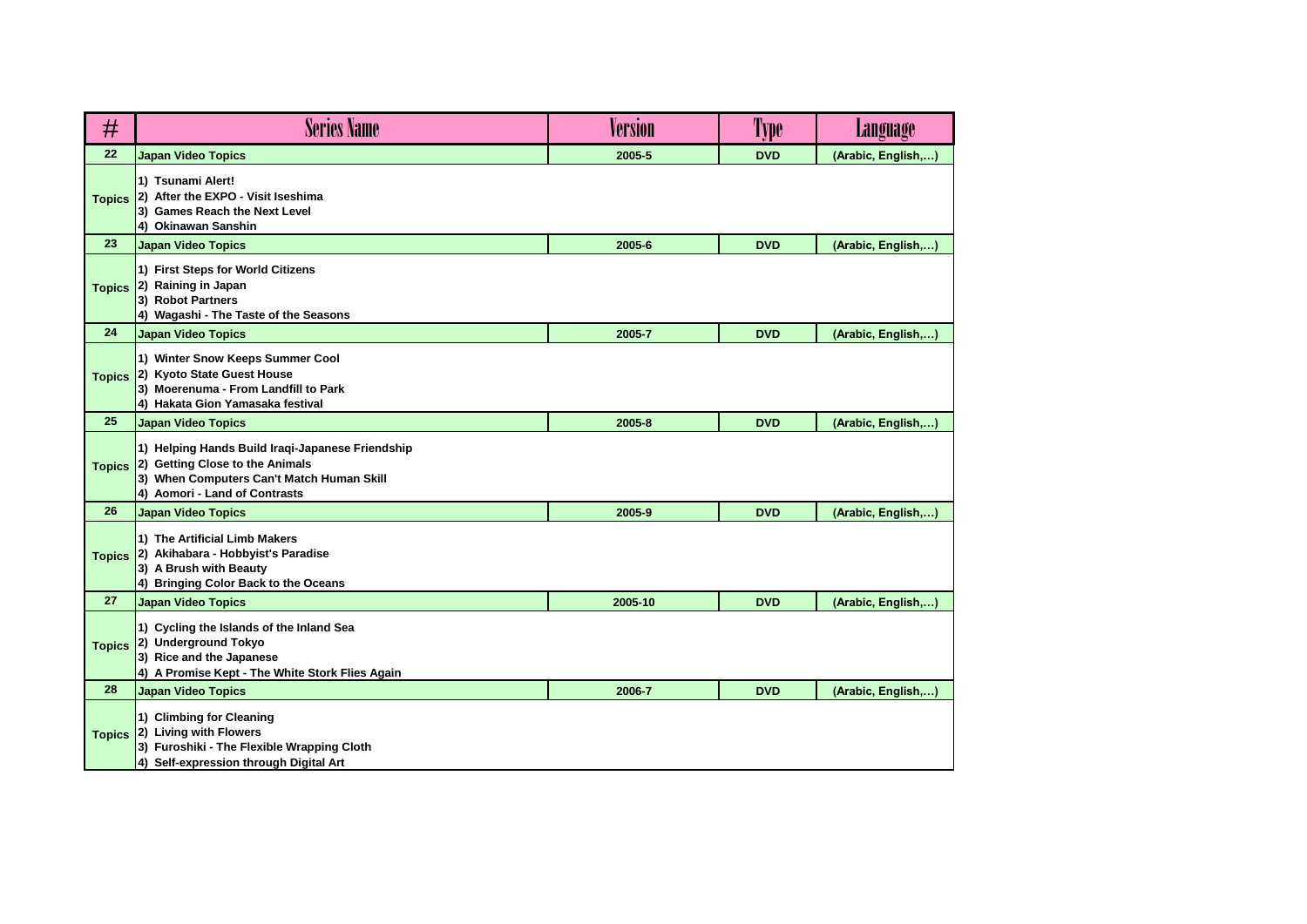| #             | <b>Series Name</b>                                                                                                                                                                               | Version | Type        | <b>Language</b>    |
|---------------|--------------------------------------------------------------------------------------------------------------------------------------------------------------------------------------------------|---------|-------------|--------------------|
| 29            | <b>Japan Video Topics</b>                                                                                                                                                                        | 2006-10 | <b>DVD</b>  | (Arabic, English,  |
| <b>Topics</b> | 1) Japan's 50 Years as a UN Member<br>2) Onsen, Warm-hearted Hot Springs - Beppu and Yufuin<br>3) Ramen, Japan's Favourite Noodles<br>4) The Small Island that Drives on Ethanol                 |         |             |                    |
| 30            | <b>Japan Video Topics</b>                                                                                                                                                                        | 2007-1  | $DVD + VHS$ | (Arabic, English,) |
| <b>Topics</b> | 1) Naoshima - The Island of Art<br>2) Bringing a New Charm to Bonsai<br>3) At the Forefront of Endoscopy<br>4) Japan's Creative Cheese                                                           |         |             |                    |
| 32            | <b>Japan Video Topics</b>                                                                                                                                                                        | 2007-3  | DVD + VHS   | (Arabic, English,) |
| <b>Topics</b> | 1) A New Focus for Art in Tokyo<br>2) Recycling with IC Cards<br>3) The Rebirth of Japanese Calligraphy<br>4) Izu Peninsula in Spring                                                            |         |             |                    |
| 34            | <b>Japan Video Topics Selection</b>                                                                                                                                                              | 2007-9  | <b>DVD</b>  | (Arabic)           |
| <b>Topics</b> | معالم اليابان السياحية (1<br>النُفَافَة والحياة (2<br>البابان الحديثة والصناعة التكنولوجية (3                                                                                                    |         |             |                    |
| 35            | <b>Japan Video Topics</b>                                                                                                                                                                        | 2007-10 | <b>DVD</b>  | (Arabic, English,) |
|               | 1) Try new products for free at Sample Lab<br>Topics 2) Revealing the hidden side of industry<br>3) Eating on the train - ekiben boxed meals<br>4) A designer's ideas transform local industries |         |             |                    |
| 36            | <b>Japan Video Topics</b>                                                                                                                                                                        | 2007-11 | <b>DVD</b>  | (Arabic, English,) |
| <b>Topics</b> | 1) A new style of lifelong learning in Shibuya<br>2) The lake that inspired Tale of Genji<br>3) Why is Japanese Fruit so delicious?<br>4) Clear as glass, but so much stronger                   |         |             |                    |
| 37            | <b>Japan Video Topics</b>                                                                                                                                                                        | 2008-02 | <b>DVD</b>  | (Arabic, English,) |
|               | 1) Winter in Japan's Snow Country<br>Topics 2) Tree Surgeons at work<br>3) Robot, A Remarkale Companion<br>4) World's Biggest Comic Convention                                                   |         |             |                    |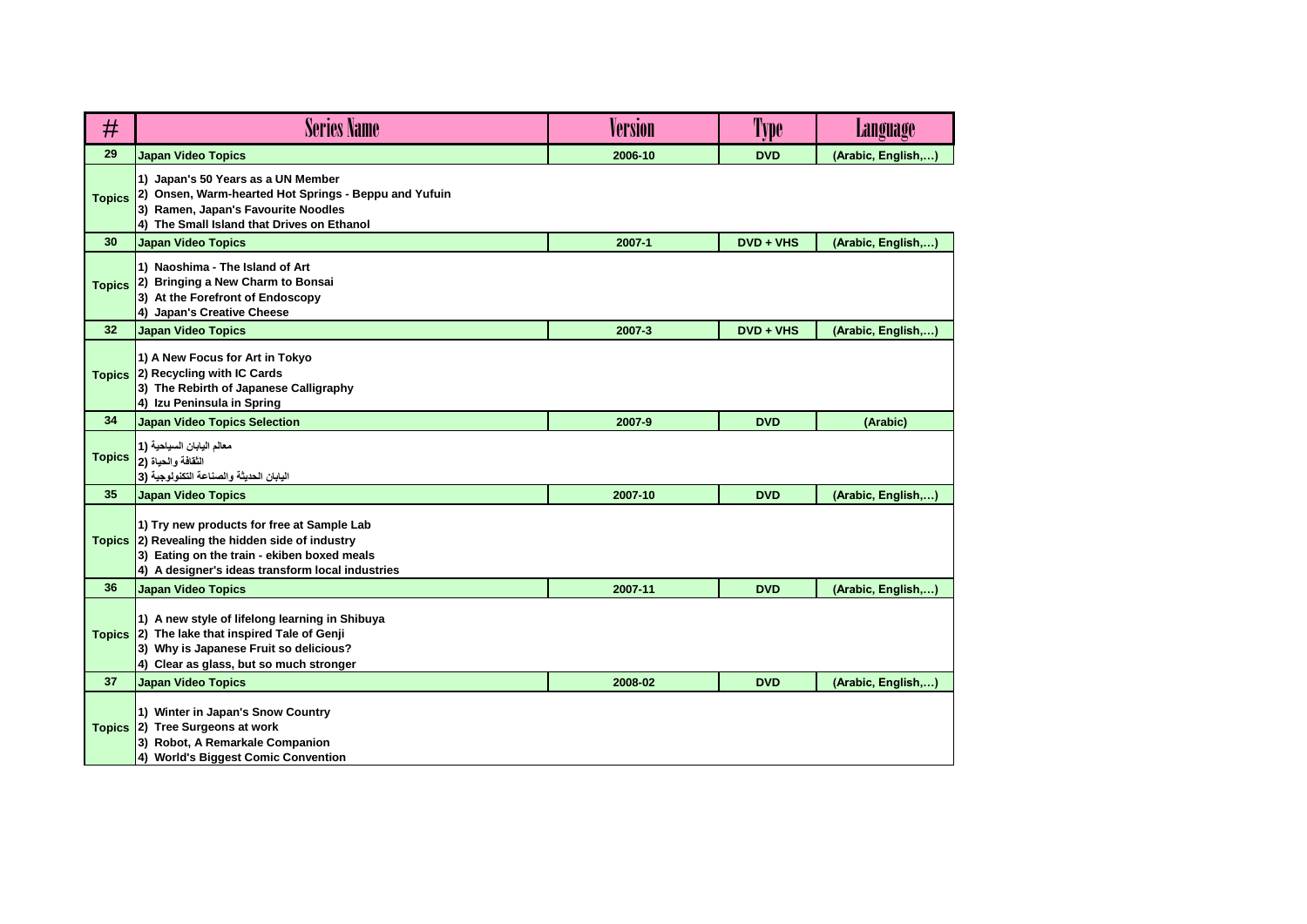| #             | <b>Series Name</b>                                                                                                                                                                 | Version | Type        | Language           |
|---------------|------------------------------------------------------------------------------------------------------------------------------------------------------------------------------------|---------|-------------|--------------------|
| 38            | <b>Japan Video Topics</b>                                                                                                                                                          | 2008-03 | <b>DVD</b>  | (Arabic, English,) |
| <b>Topics</b> | 1) Tokyo Girls Collection<br>2) Japan Tourism Goes Green<br>3) High-Tech Hairpieces<br>4) Railway Country                                                                          |         |             |                    |
| 39            | <b>Japan Video Topics</b>                                                                                                                                                          | 2008-11 | $DVD + VHS$ | (Arabic, English,) |
| <b>Topics</b> | 1) The Healing Powers of the Jellyfish<br>2) Ready to eat. Instantly, anywhere<br>3) Bamboo's deep Roots in Japanese Life<br>4) Traditional Crafts, modern design. That's Kanazawa |         |             |                    |
| 40            | <b>Japan Video Topics</b>                                                                                                                                                          | 2009-01 | DVD + VHS   | (Arabic, English,) |
|               | 1) Night Festival in Chichibu<br>Topics 2) The Art of papercutting<br>3) Guardians of a Tradition of Building in Wood<br>4) Sushi from Tokyo Bay Again                             |         |             |                    |
| 41            | <b>Japan Video Topics</b>                                                                                                                                                          | 2009-02 | $DVD + VHS$ | (Arabic, English,) |
| <b>Topics</b> | 1) Tiny Satellite Carries a big dream<br>2) A Stroll Through Old Kawagoe<br>3) Carry Your Own Chopsticks<br>4) The Pleasure of Japanese Pickles                                    |         |             |                    |
| 42            | <b>Japan Video Topics</b>                                                                                                                                                          | 2009-03 | $DVD + VHS$ | (Arabic, English,  |
| <b>Topics</b> | 1) Donabe - Most Versatile of cooking pots<br>2) Bonsai - Nature's Beauty in Miniature<br>3) Iwami Kagura<br>4) Green Revolution Transforms City Rooftops                          |         |             |                    |
| 43            | <b>Japan Video Topics</b>                                                                                                                                                          | 2009-05 | $DVD + VHS$ | (Arabic, English,) |
|               | 1) The Cherry Blossoms of Yoshino<br>Topics 2) Titanium Tiles for Temple Roofs<br>3) How Old Firm Survive<br>4) Old Crafts in Modern Art                                           |         |             |                    |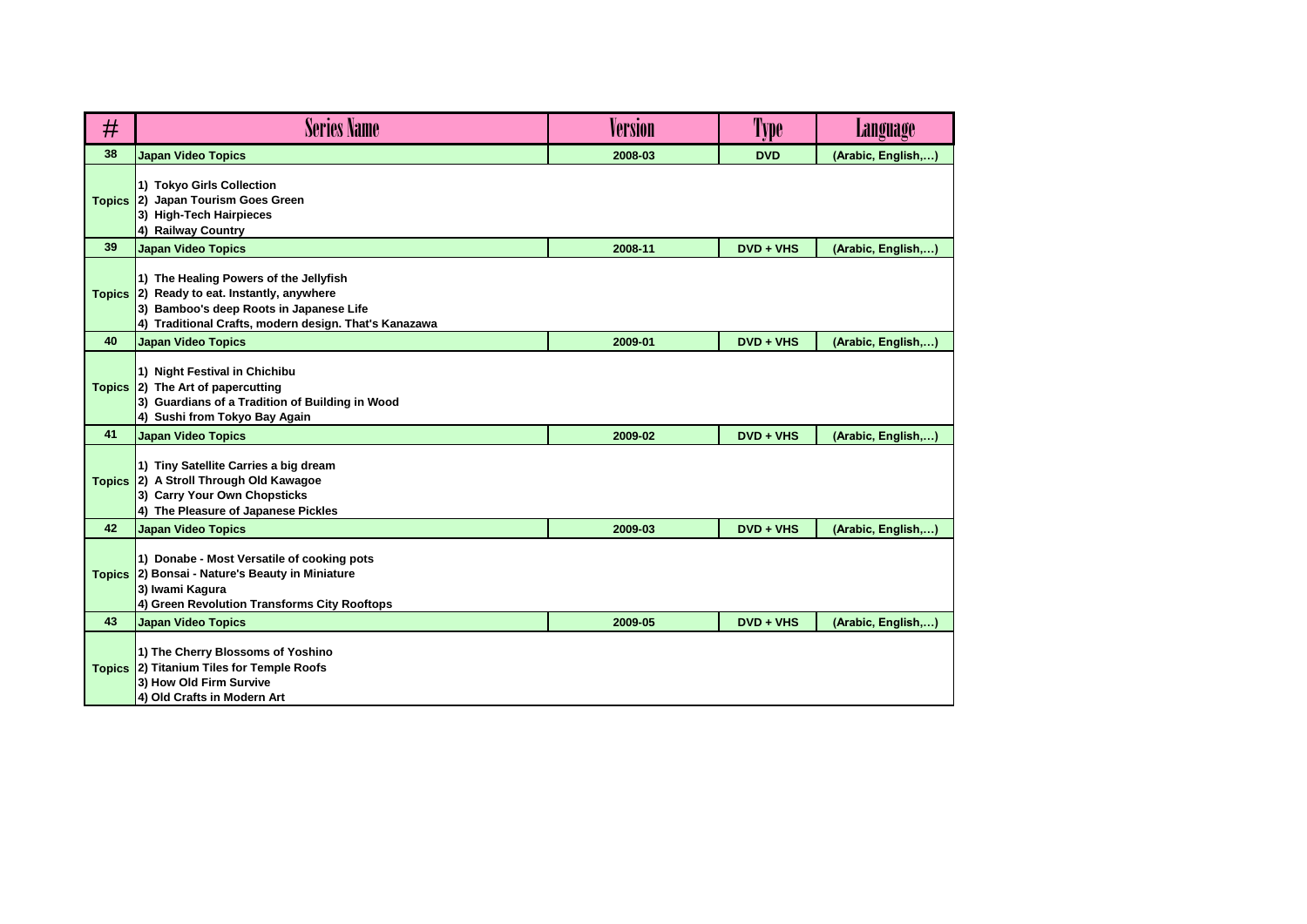| #             | <b>Series Name</b>                                                                                                                                            | Version | Type       | <b>Language</b>    |
|---------------|---------------------------------------------------------------------------------------------------------------------------------------------------------------|---------|------------|--------------------|
| 44            | <b>Japan Video Topics</b>                                                                                                                                     | 2009-06 | <b>DVD</b> | (Arabic, English,) |
| <b>Topics</b> | 1) Hiking the Shinetsu Trail<br>2) When Mending Becomes an Art<br>3) A Better way to Peaceful Sleep<br>4) New Technology for Disabled Sports                  |         |            |                    |
| 45            | <b>Japan Video Topics</b>                                                                                                                                     | 2009-08 | <b>DVD</b> | (Arabic, English,) |
| <b>Topics</b> | 1) Ajisai - Hydrangeas in Hakone<br>2) Lettuce from a Factory<br>3) Mizuhiki - The Art of Tying Paper Cords<br>4) New Life for Old Facilities                 |         |            |                    |
| 46            | <b>Japan Video Topics</b>                                                                                                                                     | 2009-09 | <b>DVD</b> | (Arabic, English,) |
| <b>Topics</b> | 1) Dancing the Summer Nights Away<br>2) Mottainai - even Tiny Scraps Can Be Reused<br>3) Cruising Down the Shimanto River<br>4) Umbrellas to Slip in a Pocket |         |            |                    |
| 47            | <b>Japan Video Topics</b>                                                                                                                                     | 2009-10 | <b>DVD</b> | (Arabic, English,) |
| <b>Topics</b> | 1) Funadansu Sea Chests<br>2) Sweet Accessories<br>3) Yamaga Lantern<br>4) Wagakki - Ancient Japanese Musical Instruments                                     |         |            |                    |
| 48            | <b>Japan Video Topics</b>                                                                                                                                     | 2009-12 | <b>DVD</b> | (Arabic, English,) |
| <b>Topics</b> | 1) Unfolding the Story of the Kyo-sensu fan<br>2) Highly Polished Skills<br>3) Matsuri-zushi - Festival Sushi<br>4) Iriomote's Schichi Festival               |         |            |                    |
| 49            | <b>Japan Video Topics</b>                                                                                                                                     | 2010-1  | <b>DVD</b> | (Arabic, English,) |
| <b>Topics</b> | 1) The Miniature Appeal of Netsuke<br>2) Nature's Beauty at Lake Akan<br>3) Keeping frozen Cells Alive - CAS<br>4) Wazuma - Japanese Traditional Magic        |         |            |                    |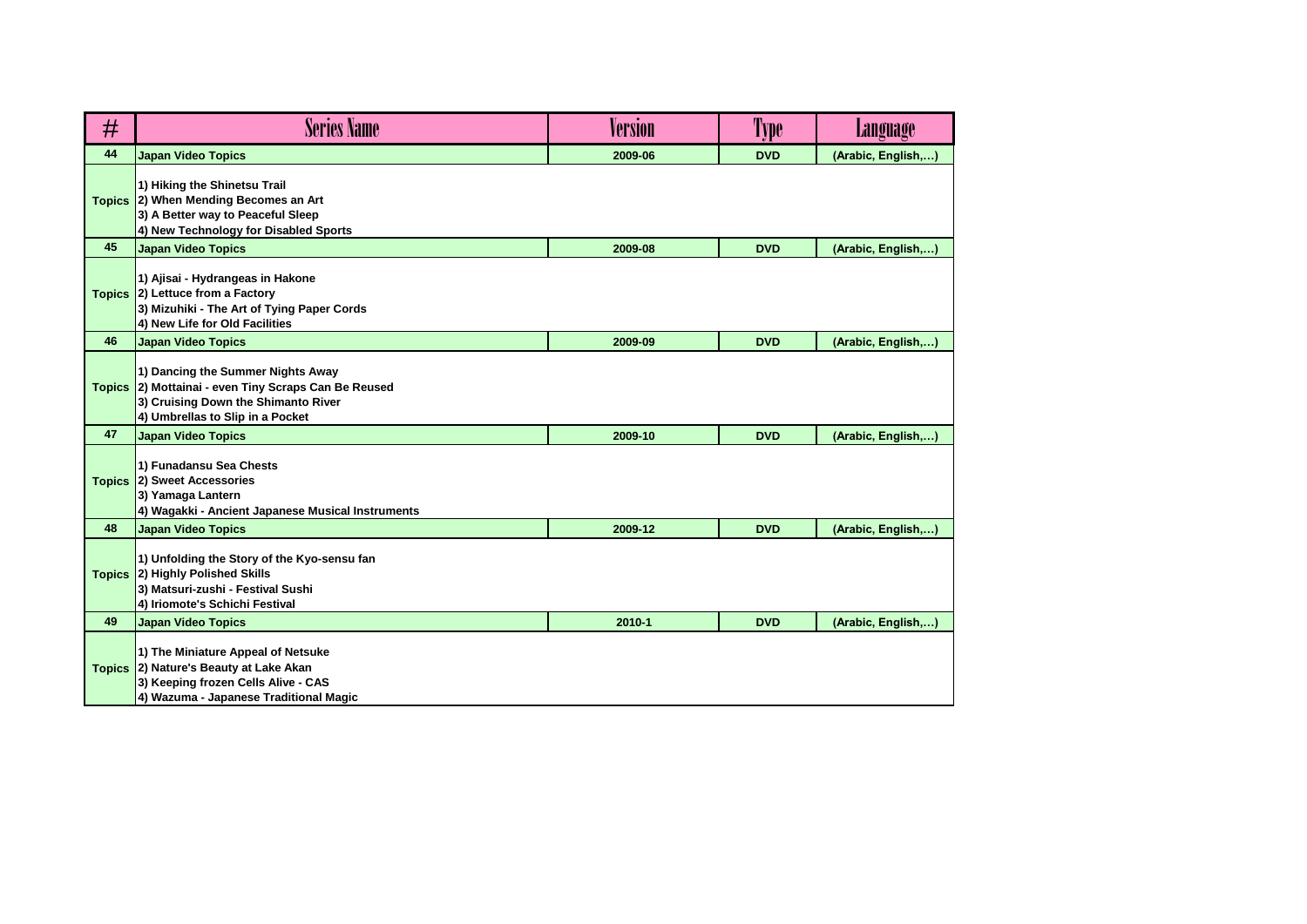| #             | <b>Series Name</b>                                                                                                                     | Version      | Type       | <b>Language</b>    |
|---------------|----------------------------------------------------------------------------------------------------------------------------------------|--------------|------------|--------------------|
| 50            | <b>Japan Video Topics</b>                                                                                                              | 2010-2       | <b>DVD</b> | (Arabic, English,) |
| <b>Topics</b> | 1) Nambu-tekki cast Ironware<br>2) Winter Train to Tsugaru<br>3) Jomon Art - Ancient yet Modern<br>4) Kendo - A Sportfor Mind and Body |              |            |                    |
| 51            | <b>Japan Video Topics</b>                                                                                                              | 2010-3       | <b>DVD</b> | (Arabic, English,) |
| <b>Topics</b> | 1) Mount Fuji in Winter<br>2) Yusan-bako Picnic Boxes<br>3) New Ways to Use Cardboard<br>4) Kariwano's Giant Tug-of-war                |              |            |                    |
| 52            | <b>Japan Video Topics</b>                                                                                                              | 2010/2011 #1 | <b>DVD</b> | (Arabic, English,) |
| <b>Topics</b> | 1) Kakunodate - Sakura and Samurai<br>2) Designed for Universal Use<br>3) A Tradition of Fine Blades<br>4) Edo Period Puppet Theater   |              |            |                    |
| 53            | <b>Japan Video Topics</b>                                                                                                              | 2010/2011 #2 | <b>DVD</b> | (Arabic, English,) |
| <b>Topics</b> | 1) Wasabi<br>2) Rebun - Island of Flowers<br>3) Japan's Advanced Vending Machines<br>4) Tenugui - The Handy Cloth                      |              |            |                    |
| 54            | <b>Japan Video Topics</b>                                                                                                              | 2010/2011 #3 | <b>DVD</b> | (Arabic, English,) |
| <b>Topics</b> | 1) Cyber Robot Suits<br>2) Kumiko Latticework<br>3) The Essential Bean<br>4) Pillars of Flame                                          |              |            |                    |
| 55            | <b>Japan Video Topics</b>                                                                                                              | 2010/2011 #4 | <b>DVD</b> | (Arabic, English,) |
| <b>Topics</b> | 1) The Dinasours of Katsuyama<br>2) Tokyo's New Green Heart<br>3) Ishiakari Stone Lantern                                              |              |            |                    |
| 56            | <b>Japan Video Topics</b>                                                                                                              | 2010/2011 #5 | <b>DVD</b> | (Arabic, English,) |
| <b>Topics</b> | 1) Onigiri - Rice to Go<br>2) When Lacquer meets Deerskin<br>3) Electric Vehicles hit the Street<br>4) Owara Kaze no Bon Festival      |              |            |                    |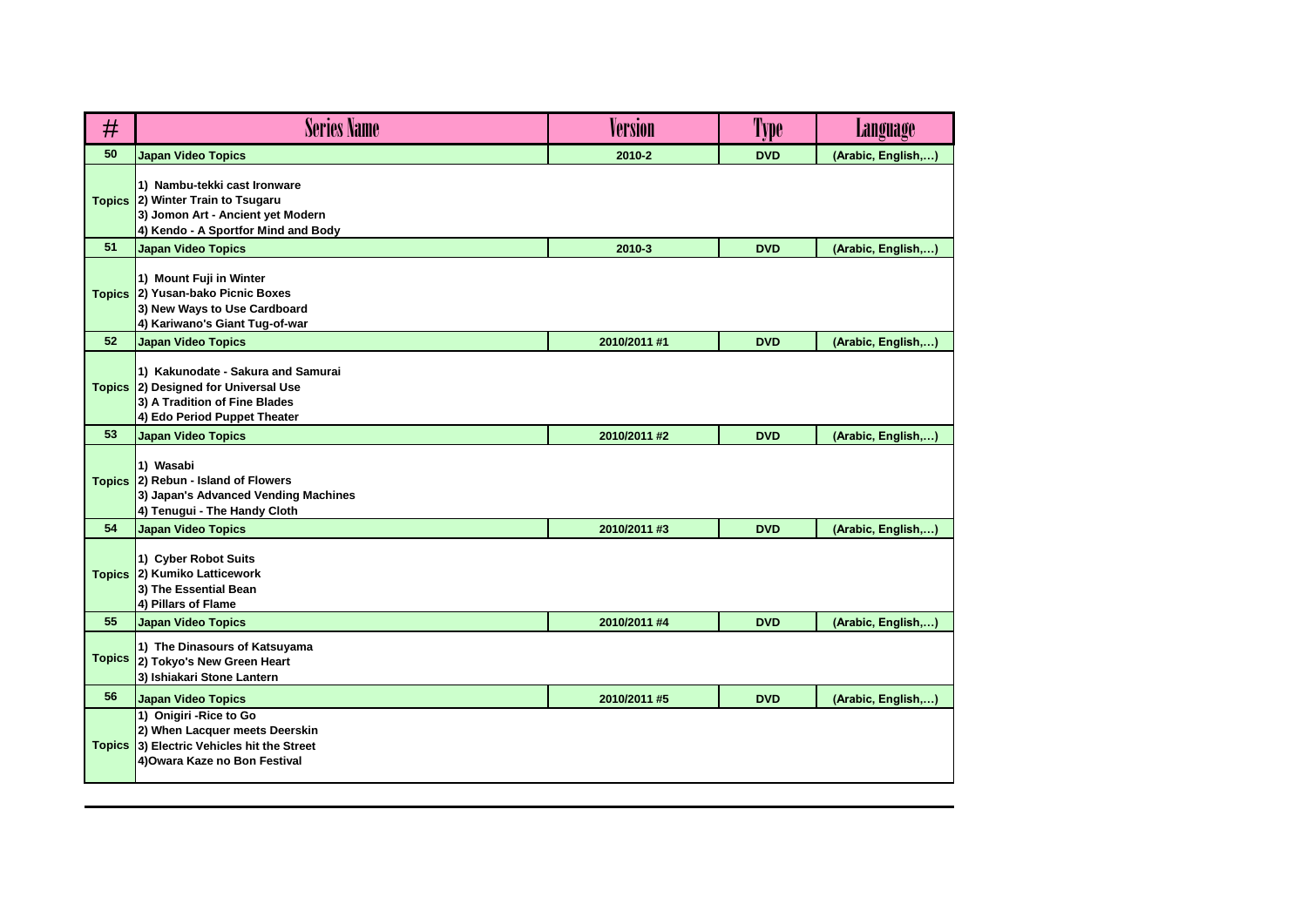| #             | <b>Series Name</b>                                                                                                                                                           | Version      | Type       | Language           |
|---------------|------------------------------------------------------------------------------------------------------------------------------------------------------------------------------|--------------|------------|--------------------|
| 57            | <b>Japan Video Topics</b>                                                                                                                                                    | 2010/2011 #6 | <b>DVD</b> | (Arabic, English,) |
| <b>Topics</b> | 1) Lakes of Many Colors<br>2) Safe Water from Every Tap<br>3) Tsumami Kanzashi Hair Ornaments<br>4) karatsu Kunchi Festival                                                  |              |            |                    |
| 58            | <b>Japan Video Topics</b>                                                                                                                                                    | 2010/2011 #7 | <b>DVD</b> | (Arabic, English,) |
| <b>Topics</b> | 1) Wajima-nuri Lacquerware<br>2) Lighting up the night in Arashiyama<br>3) Fine Marquetry from Hakone<br>4) A Cascade of Chrysanthemums                                      |              |            |                    |
| 59            | <b>Japan Video Topics</b>                                                                                                                                                    | 2010/2011 #8 | <b>DVD</b> | (Arabic, English,) |
| <b>Topics</b> | 1) Japan's High-Speed Rail System<br>2) Matsue - The Water City<br>3) Speedy & Safe - Japan's Egg Technology<br>4) Artful Gift Wrapping<br>5) Azuki - The Versatile Red Bean |              |            |                    |
| 60            | <b>Japan Video Topics</b>                                                                                                                                                    | 2010/2011 #9 | <b>DVD</b> | (Arabic, English,) |
| <b>Topics</b> | 1) Izu - Paradise of Flowers<br>2) Snow and Hemp in Ojiya<br>3) Leave it All to the Movers<br>4) Hina - Ningyo Dolls                                                         |              |            |                    |
| 61            | <b>Japan Video Topics</b>                                                                                                                                                    | 2011/2012 #1 | <b>DVD</b> | (Arabic, English,) |
|               | 1) The Colorful World of Bentako<br>2) Miniaturizing Medicine<br><b>Topics</b> 3) Experimenting with Fashion<br>4) Miyajima - Island Shrine to Nature                        |              |            |                    |
| 62            | <b>Japan Video Topics</b>                                                                                                                                                    | 2011/2012 #2 | <b>DVD</b> | (Arabic, English,  |
| <b>Topics</b> | 1) Takachiho - Land of Legends<br>2) Walking on Wood<br>3) Flea Markets for Fun<br>4) Technology Inspired by Tradition                                                       |              |            |                    |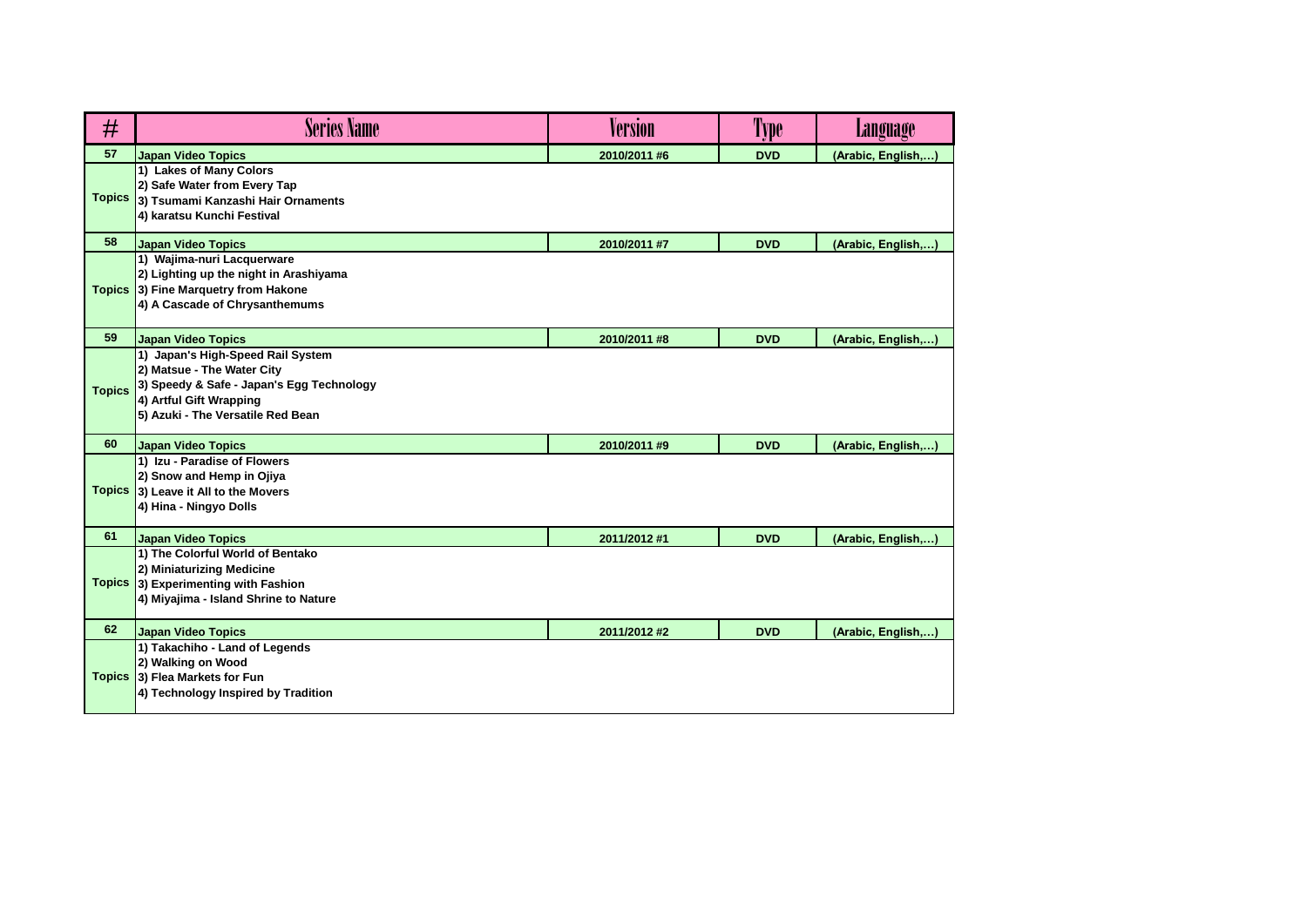| #             | <b>Series Name</b>                                                                                                                                                                                                                    | <b>Version</b>           | Type       | Language           |
|---------------|---------------------------------------------------------------------------------------------------------------------------------------------------------------------------------------------------------------------------------------|--------------------------|------------|--------------------|
| 63            | Japan Video Topics                                                                                                                                                                                                                    | 2011/2012 #3             | <b>DVD</b> | (Arabic, English,) |
| <b>Topics</b> | 1) Hiraizumi-Once Again a Beacon of Hope<br>2) Fukushima's World-Leading Aluminum Technology<br>3) The Magnificent Wooden Chests of Sendai<br>4) Keeping the Auto Industry on the Road                                                |                          |            |                    |
| 64            | <b>Japan Video Topics</b>                                                                                                                                                                                                             | 2011/2012 #4             | <b>DVD</b> | (Arabic, English,) |
| <b>Topics</b> | 1) A Festival of Festivals - Tohoku Rokkon Sai<br>2) 800 Years of Tradition - Aizu Tajima Gion Festival<br>3) Showcasing Tohoku Dance - Kitakami Michinoku Geino Festival<br>4) Festival on Matsushima bay - Shiogama Minato Festival |                          |            |                    |
| 65            | Japan Video Topics                                                                                                                                                                                                                    | 2011/2012 #5             | <b>DVD</b> | (Arabic, English,) |
| <b>Topics</b> | 1) Solar Power in Japan<br>2) Ise-Shima - Ancient Shrines and Pearls<br>3) Stationery Moves with the Times<br>4) The Ukiyoe Tradition                                                                                                 |                          |            |                    |
| 66            | <b>Japan Video Topics</b>                                                                                                                                                                                                             | 2011/2012 #6             | <b>DVD</b> | (Arabic, English,) |
| <b>Topics</b> | 1) Niihama Taiko Festival<br>2) Japanese Rice Snacks<br>3) Shaping Our World with Plastics<br>4) The Puppet Art of Bunraku                                                                                                            |                          |            |                    |
| 67            | <b>Japan Video Topics</b>                                                                                                                                                                                                             | <b>Tohoku Selections</b> | <b>DVD</b> | (Arabic, English,) |
| <b>Topics</b> | 1) Miyagi - Where the Samurai Spirit Lingers<br>2) Lacquer Reborn<br>3) Hiraizumi - Glories of Long Ago<br>4) Nanbu-tekki Cast Ironware<br><b>El Lokac of Mony Colore</b>                                                             |                          |            |                    |
| 68            | <b>Japan Video Topics</b>                                                                                                                                                                                                             | 2011/2012 #7             | <b>DVD</b> | (Arabic, English,) |
| <b>Topics</b> | 1) Gokayama's Thatched Farmhouses<br>2) Another Taste of Japan<br>3) Stronger and Lighter than Steel<br>4) Maki-e- Gold on Lacquer                                                                                                    |                          |            |                    |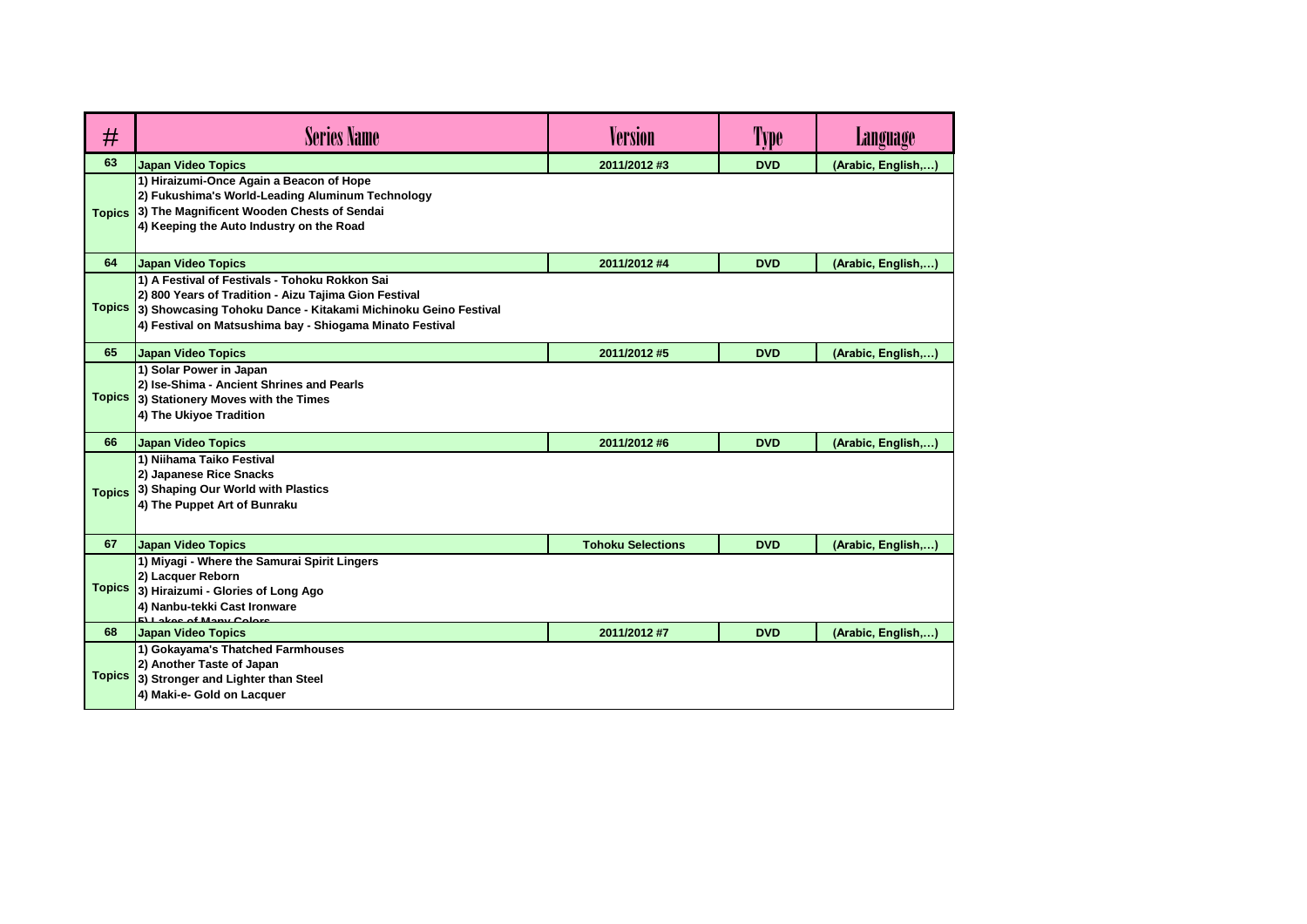| #             | <b>Series Name</b>                                                                                                                                   | Version      | <b>Type</b> | Language           |
|---------------|------------------------------------------------------------------------------------------------------------------------------------------------------|--------------|-------------|--------------------|
| 69            | <b>Japan Video Topics</b>                                                                                                                            | 2011/2012 #8 | <b>DVD</b>  | (Arabic, English,) |
| <b>Topics</b> | 1) Meiji Jingu - A Tokyo Oasis<br>2) Amezaiku Candy Sculpture<br>3) Saving Energy with Sensors<br>4) Kyo Yuzen Kimono Dyeing                         |              |             |                    |
| 70            | <b>Japan Video Topics</b>                                                                                                                            | 2011/2012 #9 | <b>DVD</b>  | (Arabic, English,) |
| <b>Topics</b> | 1) The Camellias of Hagi<br>2) Arita Porcelain<br>3) Leading-Edge Desalination Technology<br>4) Wadaiko Drumming                                     |              |             |                    |
| 71            | <b>Japan Video Topics</b>                                                                                                                            | 2012/2013 #1 | DVD + DVCam | (Arabic, English,) |
| <b>Topics</b> | 1) Tohoku's Eco-Friendly Reconstruction<br>2) Geothermal energy in Japan<br>3) Pioneering Disaster Technology<br>4) New National Park for Sanriku    |              |             |                    |
| 72            | <b>Japan Video Topics</b>                                                                                                                            | 2012/2013 #2 | DVD + DVCam | (Arabic, English,) |
| <b>Topics</b> | 1) Kamakura - Home of Samurai Culture<br>2) Jomon Archeological Sites in Tohoku<br>3) Okinawa World Heritage<br>4) Mt. Fuji, Japan's Sacred Mountain |              |             |                    |
| 73            | <b>Japan Video Topics</b>                                                                                                                            | 2012/2013 #3 | DVD + DVCam | (Arabic, English,) |
| <b>Topics</b> | 1) The Spirit of Budo<br>2) Budo Techniques and Power<br>3) Traditional Budo Equipment<br>4) Budo Today                                              |              |             |                    |
| 74            | <b>Japan Video Topics</b>                                                                                                                            | 2012/2013 #4 | DVD + DVCam | (Arabic, English,) |
| <b>Topics</b> | 1) Trendsetting Tokyo<br>2) Tokyo's Latest Landmark<br>3) Tokyo - City of Sports<br>4) Gourmet Tokyo                                                 |              |             |                    |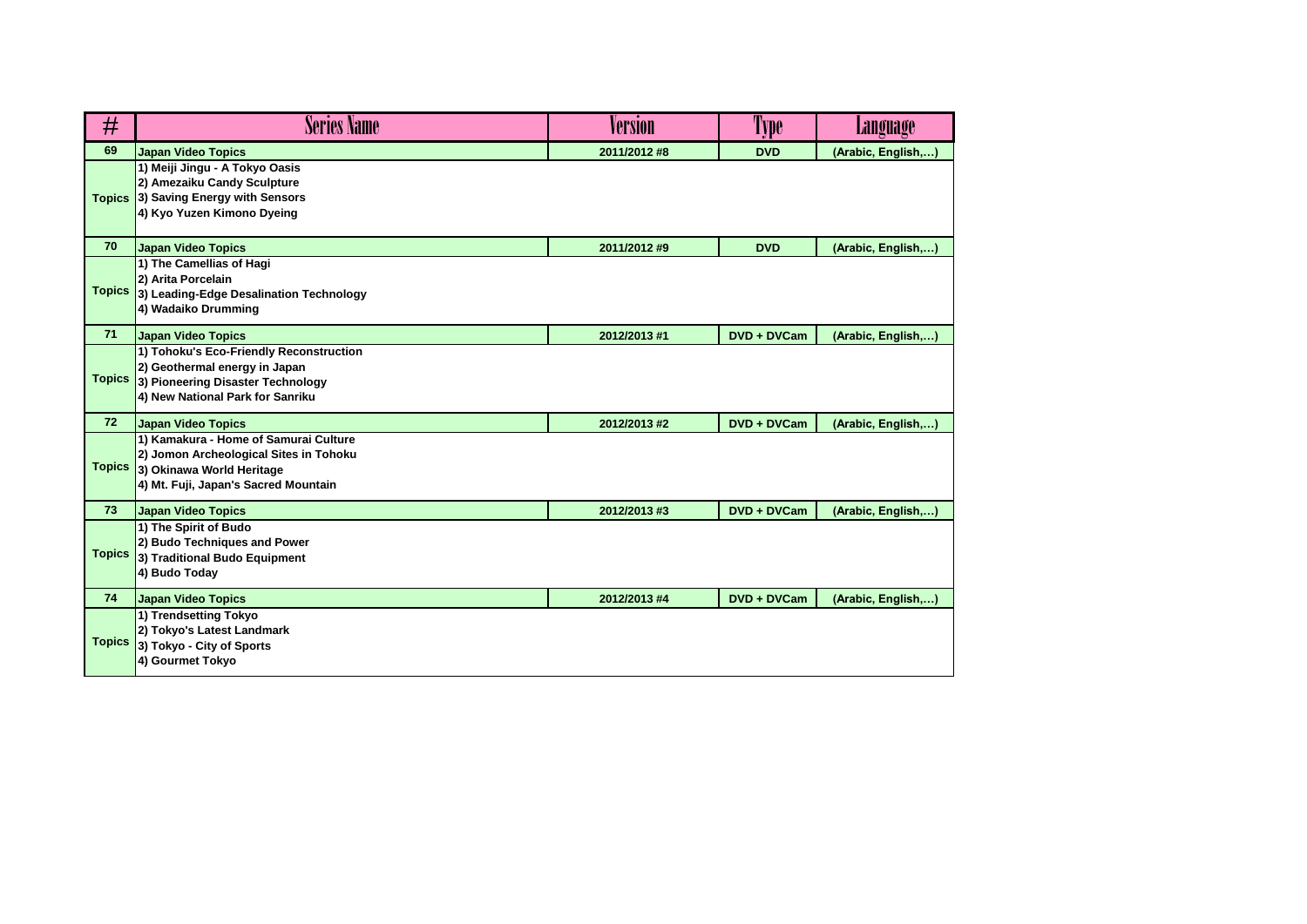| #             | <b>Series Name</b>                                                                                                                                                                        | Version      | 'l'ype      | Language           |
|---------------|-------------------------------------------------------------------------------------------------------------------------------------------------------------------------------------------|--------------|-------------|--------------------|
| 75            | <b>Japan Video Topics</b>                                                                                                                                                                 | 2012/2013 #5 | DVD + DVCam | (Arabic, English,) |
| <b>Topics</b> | 1) The School Day<br>2) School Meals<br>3) School Events<br>4) Summer Vacation                                                                                                            |              |             |                    |
| 76            | <b>Japan Video Topics</b>                                                                                                                                                                 | 2012/2013 #6 | DVD + DVCam | (Arabic, English,) |
| <b>Topics</b> | 1) Spring<br>2) Summer<br>3) Autumn<br>4) Winter                                                                                                                                          |              |             |                    |
| 77            | <b>Japan Video Topics</b>                                                                                                                                                                 | 2013/2014 #1 | DVD + DVCam | (Arabic, English,) |
| <b>Topics</b> | 1) Koban (Japanese Police Box)<br>2) Tsunami Simulation Helping Limit Damage<br>3) Hydroponic Farming<br>4) Hakone A Relaxing Retreat                                                     |              |             |                    |
| 78            | <b>Japan Video Topics</b>                                                                                                                                                                 | 2013/2014 #2 | DVD + DVCam | (Arabic, English,) |
| <b>Topics</b> | 1) Ultra-Lightweight Vehicle<br>2) Tatami and the Japanese Lifestyle<br>3) Sightseeing Train<br>4) Sushi Academy                                                                          |              |             |                    |
| 79            | <b>Japan Video Topics</b>                                                                                                                                                                 | 2013/2014 #3 | DVD + DVCam | (Arabic, English,) |
| <b>Topics</b> | 1) Landscape Gardener<br>2) Getting Together! The Latest cafes and Bars<br>3) The Japanese Crested Ibis Starting over form Zero<br>4) Communication Robots                                |              |             |                    |
| 80            | <b>Japan Video Topics</b>                                                                                                                                                                 | 2013/2014 #4 | DVD + DVCam | (Arabic, English,) |
| <b>Topics</b> | 1) What is Spochan? An Extremely Safe Sword Sport from Japan<br>2) Chopstick Culture in Japan<br>3) Powered Suits Helping Farmers<br>4) Ise Jingu Shikinen Sengu Reconstructing Tradition |              |             |                    |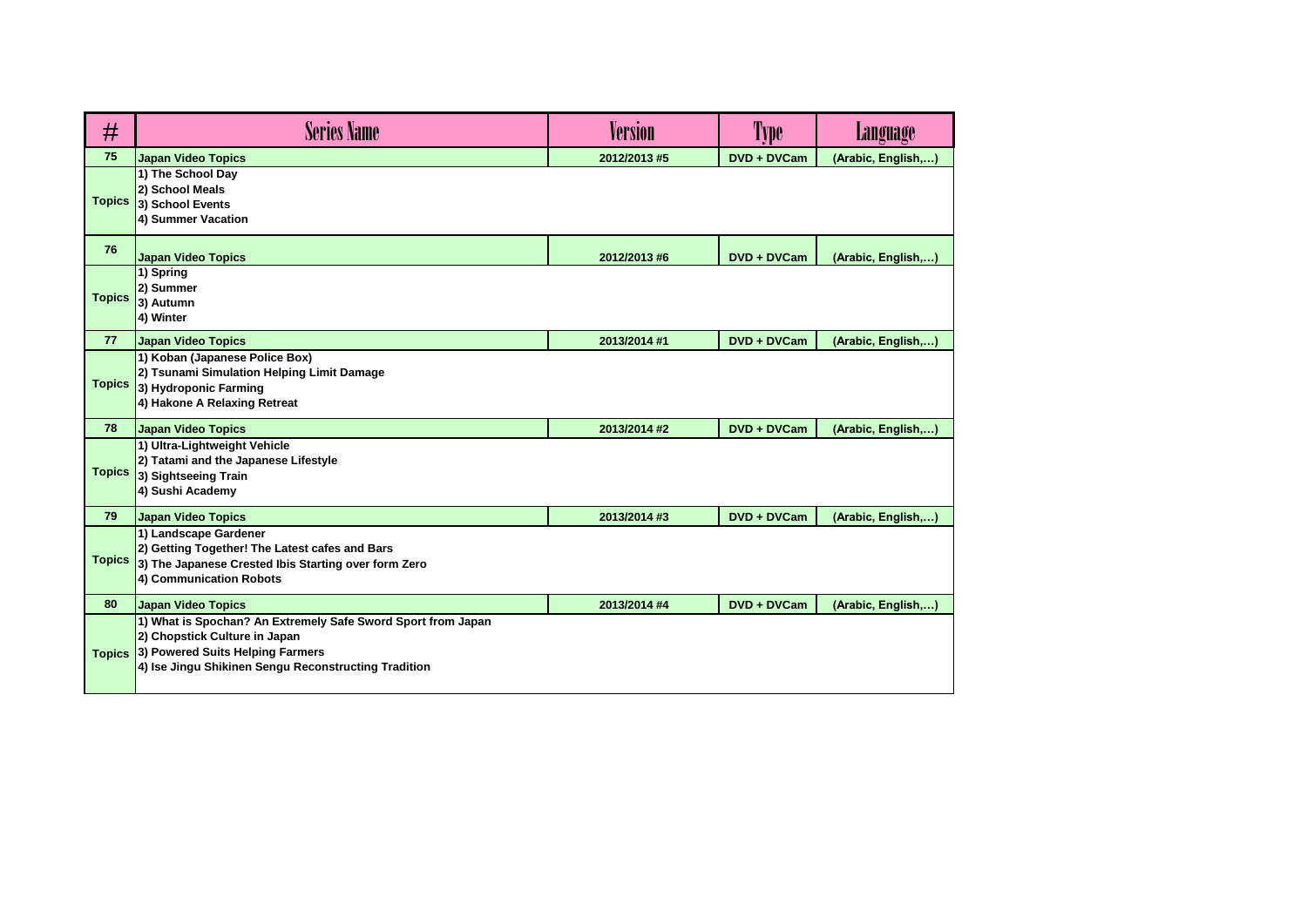| #             | <b>Series Name</b>                                                                                                                                                                                                     | Version      | Type        | Language           |
|---------------|------------------------------------------------------------------------------------------------------------------------------------------------------------------------------------------------------------------------|--------------|-------------|--------------------|
| 81            | <b>Japan Video Topics</b>                                                                                                                                                                                              | 2013/2014 #5 | DVD + DVCam | (Arabic, English,) |
| <b>Topics</b> | 1) A Seven-Minute Miracle! The Shinkansen Cleaning Theater<br>2) Becoming More Useful: Innovative Food Containers<br>3) High School Student's Challenge<br>4) LED Fishing Lights: revolutionizing the Fishing Industry |              |             |                    |
| 82            | <b>Japan Video Topics</b>                                                                                                                                                                                              | 2013/2014 #6 | DVD + DVCam | (Arabic, English,) |
| <b>Topics</b> | 1) Cooking Toys Promote Communication<br>2) Manhole Cover Art<br>3) Japanese Fast Food: Stand & Eat Soba<br>4) Eyeglass Capital Sabae Leads Innovation                                                                 |              |             |                    |
| 83            | <b>Japan Video Topics</b>                                                                                                                                                                                              | 2014/2015 #1 | <b>DVD</b>  | (Arabic, English,) |
| <b>Topics</b> | 1) The islands of Nagasaki<br>2) Caring Technology<br>3) Making Tokyo Life Easier<br>4) A Clean and Tidy Life                                                                                                          |              |             |                    |
| 84            | <b>Japan Video Topics</b>                                                                                                                                                                                              | 2014/2015 #2 | <b>DVD</b>  | (Arabic, English,) |
| <b>Topics</b> | 1) Festival Art in Tohoku<br>2) A Spirit of Service<br>3) Exploring a Tokyo Yokocho<br>4) Washi - The Versatile Paper                                                                                                  |              |             |                    |
| 85            | <b>Japan Video Topics</b>                                                                                                                                                                                              | 2014/2015 #3 | <b>DVD</b>  | (Arabic, English,) |
| <b>Topics</b> | 1) Prepared for Disaster<br>2) The Japanese Love of Sound<br>3) Kisoji - The Old Mountain Road<br>4) The Spirit of Mottainai                                                                                           |              |             |                    |
| 86            | <b>Japan Video Topics</b>                                                                                                                                                                                              | 2014/2015 #4 | <b>DVD</b>  | (Arabic, English,) |
| <b>Topics</b> | 1) What is a Yurukyara?<br>2) Kurokawa Onsen - An Old Hot Spring Revived<br>3) Silken Thread from Spiders<br>4) A Japanese Approach to Bread                                                                           |              |             |                    |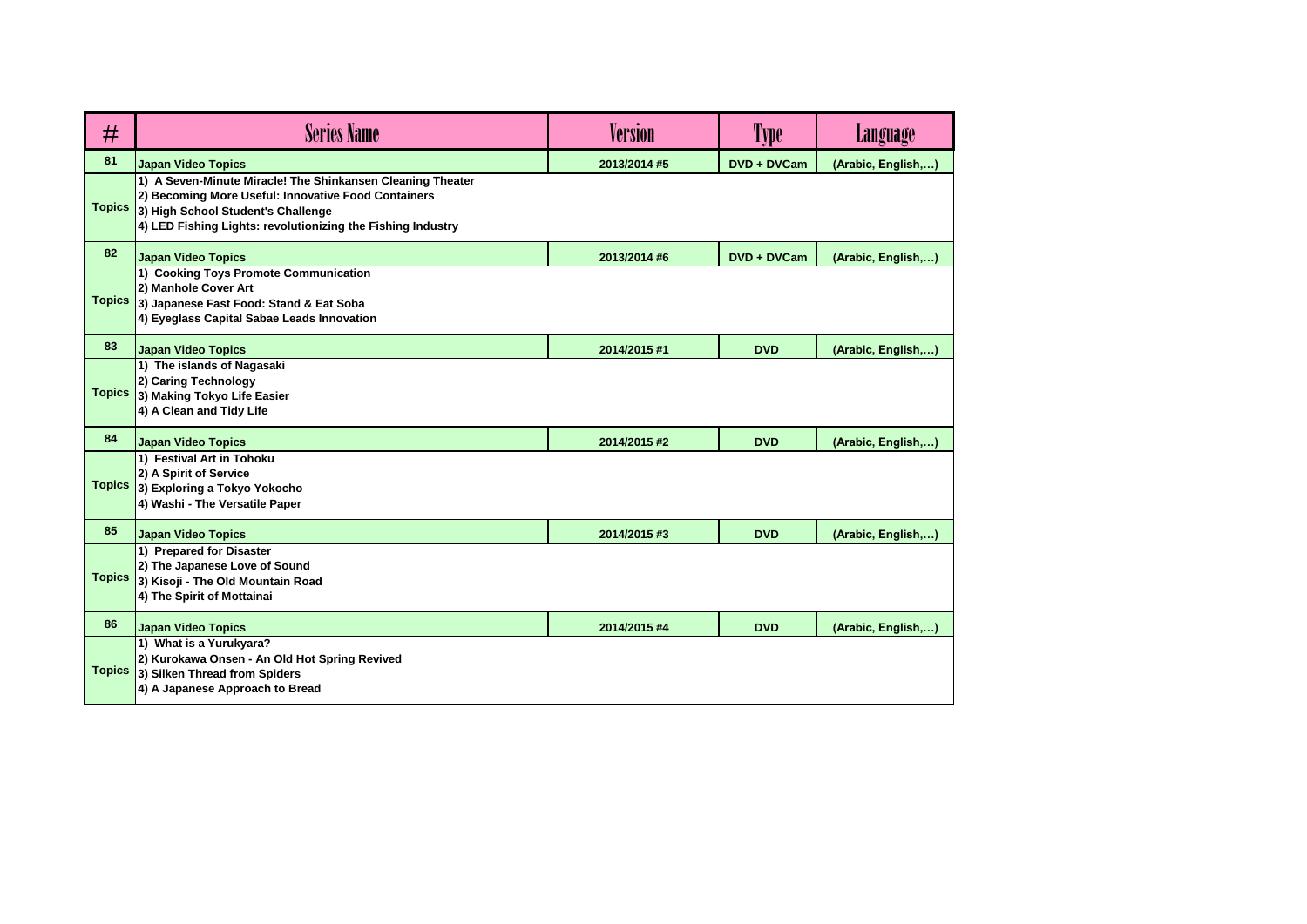| #             | <b>Series Name</b>                                                                                                                                                                      | <b>Version</b> | Type       | <b>Language</b>    |
|---------------|-----------------------------------------------------------------------------------------------------------------------------------------------------------------------------------------|----------------|------------|--------------------|
| 87            | <b>Japan Video Topics</b>                                                                                                                                                               | 2014/2015 #5   | <b>DVD</b> | (Arabic, English,) |
| <b>Topics</b> | 1) Snow Monkeys<br>2) Satchels Filled with Memories<br>3) Changing Corporate Cafeterias<br>4) White Impulse<br>5) 30 Second Trailer                                                     |                |            |                    |
| 88            | <b>Japan Video Topics</b>                                                                                                                                                               | 2014/2015 #6   | <b>DVD</b> | (Arabic, English,) |
| <b>Topics</b> | 1) By Shinkansen to Hokuriku<br>2) Kendama's Global Appeal<br>3) Reviving Town's Old Machiya<br>4) Eco Ships for Cleaner Seas<br>5) 30 Second - Japan A Nation of Light                 |                |            |                    |
| 89            | <b>Japan Video Topics</b>                                                                                                                                                               | 2015/2016 #1   | <b>DVD</b> | (Arabic, English,) |
|               | 1) KIRIKO - Lantern Festivals of Noto<br>2) HAIKU - The World's Shortest Poem<br>Topics 3) Bluefin Tuna Aquaculture<br>4) Stamps and Seals - For Business & for fun                     |                |            |                    |
| 90            | <b>Japan Video Topics</b>                                                                                                                                                               | 2015/2016 #2   | <b>DVD</b> | (Arabic, English,) |
| <b>Topics</b> | 1) HARIE - A Community Centered on WATER<br>2) KAIZEN - The Secret behind Japanese Productivity<br>3) Safer Japanese Methods for Deterring Insects<br>4) UJI - Birthplace of Matcha Tea |                |            |                    |
| 91            | <b>Japan Video Topics</b>                                                                                                                                                               | 2015/2016 #3   | <b>DVD</b> | (Arabic, English,) |
|               | 1) ORIGAMI Goes High-Tech<br>2) Welcome to a World of Robots<br>Topics 3) Behind the Scenes in a Noah Theater<br>4) KOJI - Beyond the Traditional Usage                                 |                |            |                    |
| 92            | <b>Japan Video Topics</b>                                                                                                                                                               | 2015/2016 #4   | <b>DVD</b> | (Arabic, English,) |
| <b>Topics</b> | 1) Japan Blue<br>2) Yuzu - The Fruit that Saved a Village<br>3) Plating - A Technology Still at the Cutting Edge<br>4) A New Era for Japan's Forests                                    |                |            |                    |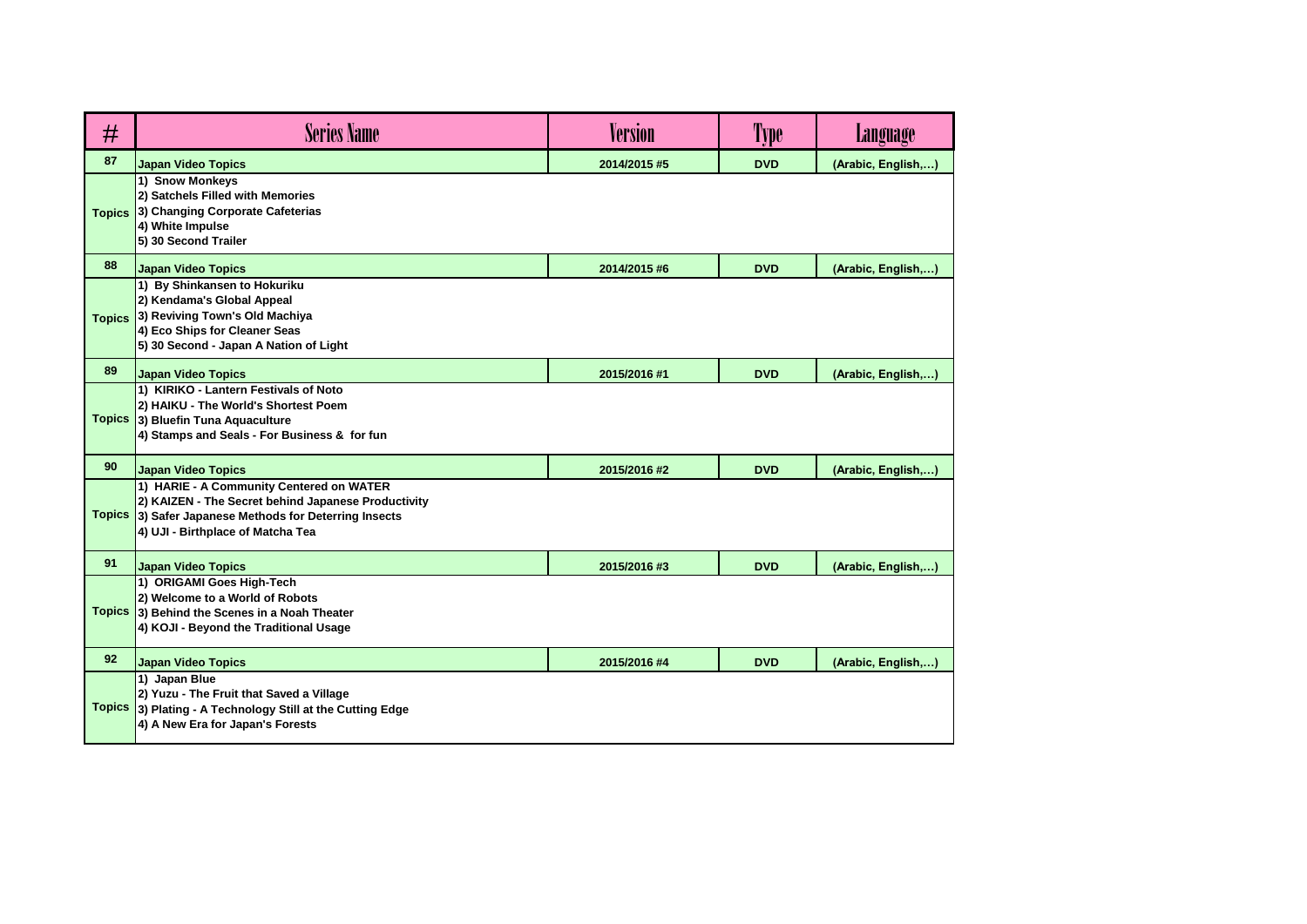| #             | <b>Series Name</b>                                                                                                                                                                              | <b>Version</b> | Type       | <b>Language</b>    |
|---------------|-------------------------------------------------------------------------------------------------------------------------------------------------------------------------------------------------|----------------|------------|--------------------|
| 93            | <b>Japan Video Topics</b>                                                                                                                                                                       | 2015/2016 #5   | <b>DVD</b> | (Arabic, English,) |
| <b>Topics</b> | 1) Japan's Red-Crowned Crane The Kushiro Wetlands<br>2) Capsule Toys Not Just for Children<br>3) The Mamachari - Japan's City Bicycle<br>4) Kiri-e The Art of Cutting Paper                     |                |            |                    |
| 94            | <b>Japan Video Topics</b>                                                                                                                                                                       | 2015/2016 #6   | <b>DVD</b> | (Arabic, English,) |
|               | 1) Smiles Again in Tohoku<br>2) Nishikigoi - Fish as Art<br>Topics 3) Tiny Bubbles with Huge Potential<br>4) Para-Ekiden A new Kind of Relay                                                    |                |            |                    |
| 95            | <b>Japan Video Topics</b>                                                                                                                                                                       | 2016/2017 #1   | <b>DVD</b> | (Arabic, English,) |
|               | 1) Jakuchu: Brilliance Beyond 300 Years<br>2) Wrapping A Gift from the Heart<br>Topics 3) A Test from Japan - UMAMI<br>4) Flood Control from Underground                                        |                |            |                    |
| 96            | <b>Japan Video Topics</b>                                                                                                                                                                       | 2016/2017 #2   | <b>DVD</b> | (Arabic, English,) |
| <b>Topics</b> | 1) Tokyo's First World Cultural Heritage<br>2) Ukai on the Nagara River<br>3) Handwashing to Save the World<br>4) Seeding the Future with Robots                                                |                |            |                    |
| 97            | <b>Japan Video Topics</b>                                                                                                                                                                       | 2016/2017 #3   | <b>DVD</b> | (Arabic, English,) |
| <b>Topics</b> | 1) Clap Clap! "Tejime"<br>2) Japanese Food Stands Up "Tachigui"<br>3) Contemporary Art Inspires Islands<br>4) Noren, Cloths Conveying Tradition Across Time                                     |                |            |                    |
| 98            | <b>Japan Video Topics</b>                                                                                                                                                                       | 2016/2017 #4   | <b>DVD</b> | (Arabic, English,) |
| <b>Topics</b> | 1) Tokyo Makeup Beautification-in-Station<br>2) The Capsule Hotel - More Than Just a Bed<br>3) ASO - 1000 Years with the Grassland<br>4) The Vending Machine - Highteck on the Sidewalk         |                |            |                    |
| 99            | <b>Japan Video Topics</b>                                                                                                                                                                       | 2016/2017 #5   | <b>DVD</b> | (Arabic, English,) |
| <b>Topics</b> | 1) Illuminations - The Sparkling Jewels of Nighttime<br>2) Chindonya - Walking Advertisements<br>3) VR - A Virtual and Real Future<br>4) Arita Porcelain - Firing the Furnace in the 400th Year |                |            |                    |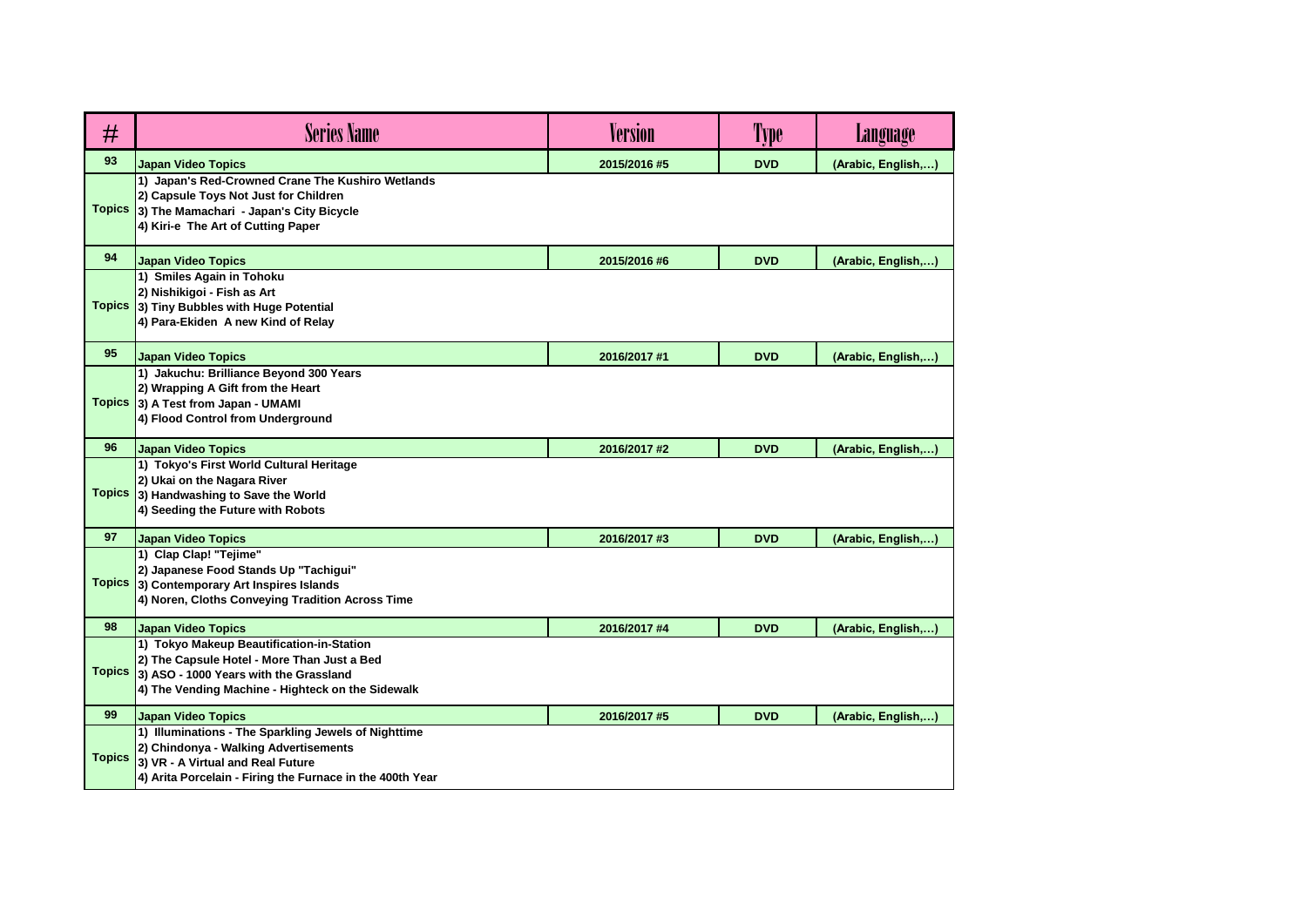| #             | <b>Series Name</b>                                                                                                                                                                                                                          | <b>Version</b>          | 'l'ype     | <b>Language</b>    |
|---------------|---------------------------------------------------------------------------------------------------------------------------------------------------------------------------------------------------------------------------------------------|-------------------------|------------|--------------------|
| 100           | <b>Japan Video Topics</b>                                                                                                                                                                                                                   | 2016/2017 #6            | <b>DVD</b> | (Arabic, English,) |
| <b>Topics</b> | 1) Taxi - Wheeling for the World's Best Hospitality<br>2) Shimi Culture - Preserving Food and Tradition<br>3) Plastic Models - An Ever Evolving Small World<br>4) Obakeyashiki - Ghost Houses of Frightful Fun                              |                         |            |                    |
| 101           | <b>Japan Video Topics</b>                                                                                                                                                                                                                   | June 2017 #1            | <b>DVD</b> | (Arabic, English,) |
| <b>Topics</b> | 1) Women Horseback Archers Compete in Yabusame<br>2) Japanese High-Tech Films Revolutionize Food<br>3) New Planetaria Bring the Stars of Life<br>4) Okigusuri Trust-Based Medicine Marketing                                                |                         |            |                    |
| 102           | <b>Japan Video Topics</b>                                                                                                                                                                                                                   | <b>August 2017 #2</b>   | <b>DVD</b> | (Arabic, English,) |
| <b>Topics</b> | 1) Niijima Glass - Bright Future for Small Island<br>2) Nail Art - Japanese Design with Universal Appeal<br>3) Sanriku Railway - Symbol of Hope<br>4) Japan's Currency Technology                                                           |                         |            |                    |
| 103           | Japan Video Topics                                                                                                                                                                                                                          | October 2017 #3         | <b>DVD</b> | (Arabic, English,) |
| <b>Topics</b> | 1) Dancing for the Departed<br>2) Survival Food, Gourmet Style<br>3) Sumo Wrestling, with Bukks<br>4) Eco-Friendly Firefighting Foam                                                                                                        |                         |            |                    |
| 104           | Japan Video Topics                                                                                                                                                                                                                          | <b>December 2017 #4</b> | <b>DVD</b> | (Arabic, English,  |
| <b>Topics</b> | 1) Jikabuki - 300 Years of Amateur Theater<br>2) Learning about Life with Robots<br>3) Yuru Sports - A Laid-back Approach<br>4) Your Face is Your ID                                                                                        |                         |            |                    |
| 105           | <b>Japan Video Topics</b>                                                                                                                                                                                                                   | <b>January 2018 #5</b>  | <b>DVD</b> | (Arabic, English,) |
| <b>Topics</b> | 1) Ichida Kaki - The Sweet Taste of Dried Persimmons<br>2) Welcome to the World of Cosplay<br>3) New Life for an Old Wisteria                                                                                                               |                         |            |                    |
| 106           | <b>Japan Video Topics</b>                                                                                                                                                                                                                   | March 2018 #6           | <b>DVD</b> | (Arabic, English,) |
|               | 1) Medals with memories - Olympic & Paralympic Games Tokyo 2020<br>2) A Feast for the Eyes - Sushi Rolls for Celebrating<br>Topics 3) The Way of the Ninja - An Art of Living<br>4) Clean Energy in Snowy Niseko<br>5) Kumamoto's Blue Bags |                         |            |                    |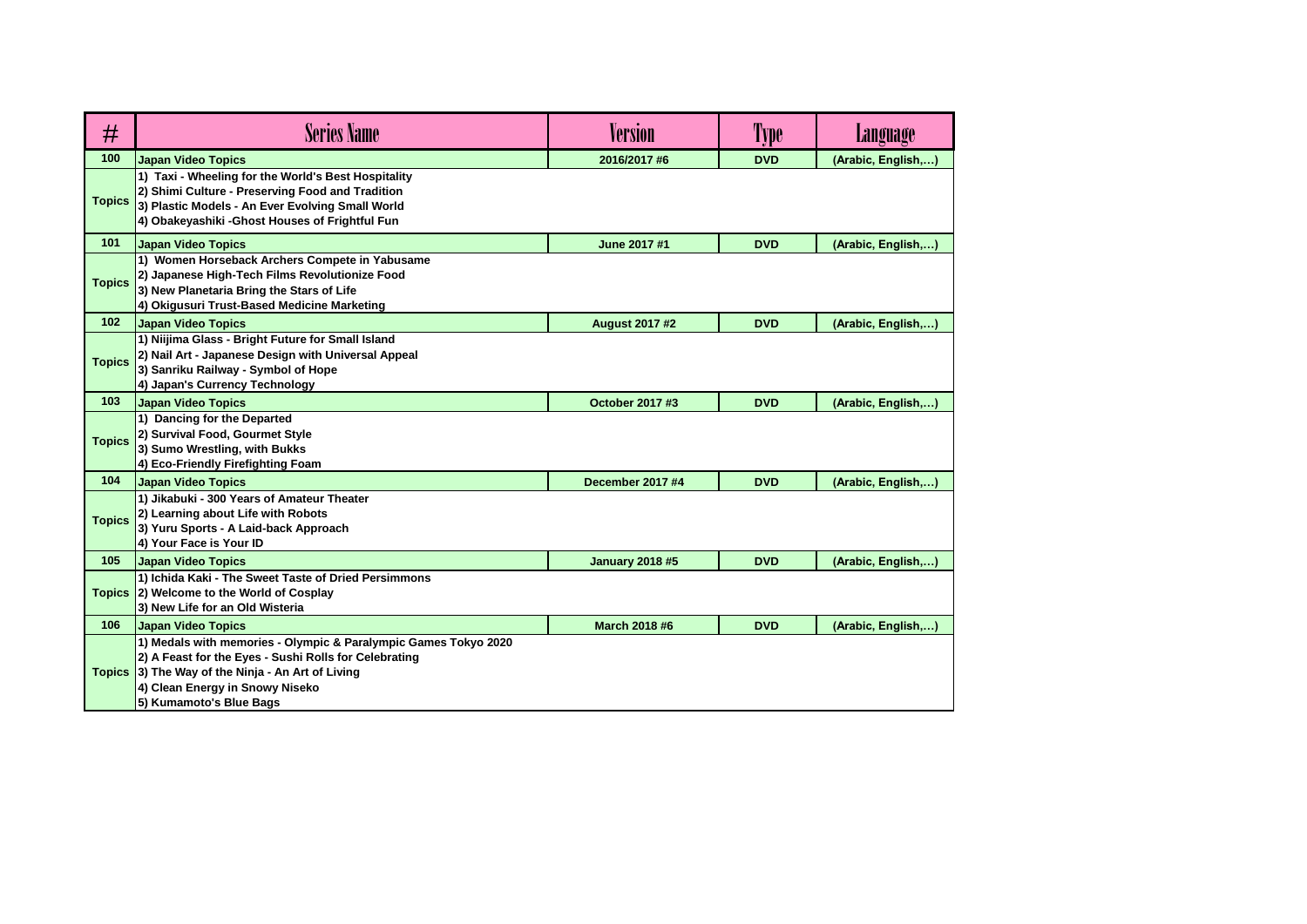| #             | <b>Series Name</b>                                                                                                                                                                                                                         | <b>Version</b> | Type       | Language           |
|---------------|--------------------------------------------------------------------------------------------------------------------------------------------------------------------------------------------------------------------------------------------|----------------|------------|--------------------|
| 107           | <b>Japan Video Topics</b>                                                                                                                                                                                                                  | 2018/2019 #1   | <b>DVD</b> | (Arabic, English,) |
| <b>Topics</b> | 1) Wagashi as Performance - From artisan to Artist<br>2) Never Too Old - Seniors Master Digital Technology<br>3) Kamaishi's New Alloy Cobarion - Transforming the Biomedical World<br>4) Runners on Patrol - Keeping Suburban Streets Safe |                |            |                    |
| 108           | <b>Japan Video Topics</b>                                                                                                                                                                                                                  | 2018/2019 #2   | <b>DVD</b> | (Arabic, English,) |
| <b>Topics</b> | 1) Japan Points the Way to Better Safety<br>2) Japan's Most Faithful Dogs - The Akita Inu<br>3) lizuka City & Wheelchair Tennis from Rehab to World Sport<br>4) Japanese Ultra-Precision Spring Technology                                 |                |            |                    |
| 109           | <b>Japan Video Topics</b>                                                                                                                                                                                                                  | 2018/2019 #3   | <b>DVD</b> | (Arabic, English,) |
| <b>Topics</b> | 1) Life with Virtual Companions<br>2) The Goldfish Lanterns of Yanai<br>3) "Washi" Masking Tape<br>4) High-Tech Tectiles Fight Fatigue                                                                                                     |                |            |                    |
| 110           | <b>Japan Video Topics</b>                                                                                                                                                                                                                  | 2018/2019 #4   | <b>DVD</b> | (Arabic, English,) |
| <b>Topics</b> | 1) Scannin History's Secrets<br>2) Hidden Flavor in Japanese Cuisine<br>3) A Renaissance in Silk<br>4) Karuta - A Japanese Card Game                                                                                                       |                |            |                    |
| 111           | <b>Japan Video Topics</b>                                                                                                                                                                                                                  | 2018/2019 #5   | <b>DVD</b> | (Arabic, English,) |
| <b>Topics</b> | 1) Enjoying the Autumn Colors<br>2) Arimatsu Shibori Tie-Dyeing<br>3) Staying on Shodoshima Island - An Inviting Labyrinth<br>4) Ultra-Small Water Power Generator                                                                         |                |            |                    |
| $112$         | <b>Japan Video Topics</b>                                                                                                                                                                                                                  | 2018/2019 #6   | <b>DVD</b> | (Arabic, English,) |
| <b>Topics</b> | 1) Dainichido Bugaku - A 1300-Year-Old Dance Tradition<br>2) Cute smartphone Trend<br>3) A Special Eya for Quality at Toyosu Fish Market<br>4) Wooden Buildings that Won't Burn                                                            |                |            |                    |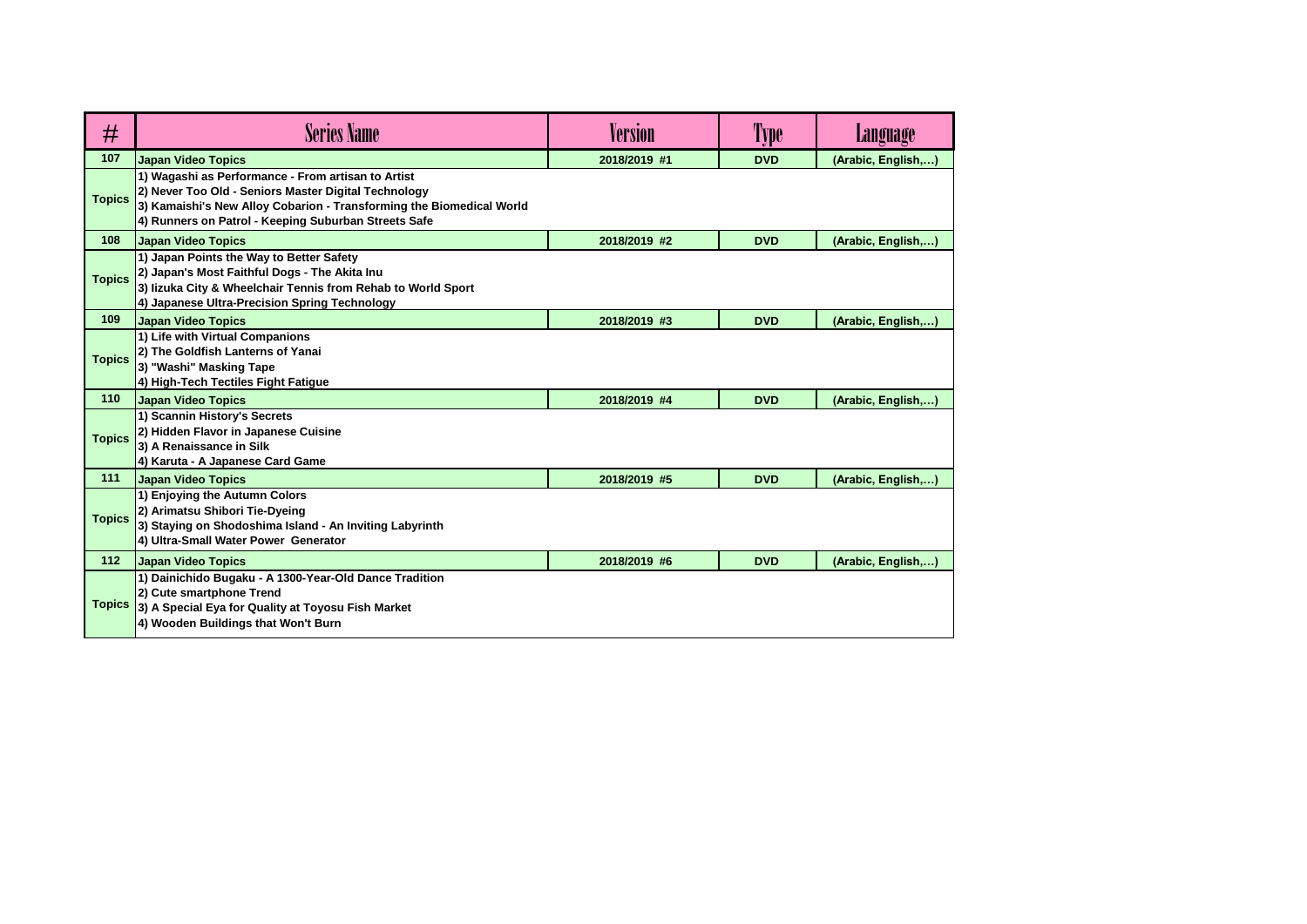| #             | <b>Series Name</b>                                                                                                                                                         | <b>Version</b> | 'l'ype     | Language           |
|---------------|----------------------------------------------------------------------------------------------------------------------------------------------------------------------------|----------------|------------|--------------------|
| 113           | <b>Japan Video Topics</b>                                                                                                                                                  | 2019/2020 #1   | <b>DVD</b> | (Arabic, English,) |
| <b>Topics</b> | 1) Manga - Unleashing Your Inner Artist<br>2) A Paper Revolution<br>3) Osaka's Newest Art Scene<br>4) Karate                                                               |                |            |                    |
| 114           | <b>Japan Video Topics</b>                                                                                                                                                  | 2019/2020 #2   | <b>DVD</b> | (Arabic, English,) |
| <b>Topics</b> | 1) Yokohama - A City and its Sea<br>2) Sanuki Kagari Temari - Embroidered Hand Balls<br>3) Japanese Engineering for the Gold<br>4) Ekiben - Boxed Lunches for Train Travel |                |            |                    |
| 115           | Japan Video Topics                                                                                                                                                         | 2019/2020 #3   | <b>DVD</b> | (Arabic, English,) |
| <b>Topics</b> | 1) Peaches from Fukushima<br>2) Fireworks Traditional Skills in a Modern Entertainment<br>3) Innovative Underground Cycle Parking<br>4) Sunset over Izumo                  |                |            |                    |
| 116           | <b>Japan Video Topics</b>                                                                                                                                                  | 2019/2020 #4   | <b>DVD</b> | (Arabic, English,) |
| <b>Topics</b> | 1) The Lucky Cat<br>2) Revolution in Bone Generation<br>3) Working Out to the Radio<br>4) Restoring a Region's Symbol Kumamoto Castle                                      |                |            |                    |
| 117           | <b>Japan Video Topics</b>                                                                                                                                                  | 2019/2020 #5   | <b>DVD</b> | (Arabic, English,) |
| <b>Topics</b> | 1) Hirosaki's Cherry Tree Doctors<br>2) Shokuiku - Food Education<br>3) Manga - Anime - Games - Live Action "The 2.5D Musical"<br>4) Kimono Creativity                     |                |            |                    |
| 118           | <b>Japan Video Topics</b>                                                                                                                                                  | 2019/2020 #6   | <b>DVD</b> | (Arabic, English,) |
| <b>Topics</b> | 1) Landscapes on a Tray<br>2) New Challenges for Projection Mapping<br>3) Kanten - A Traditional Health Food<br>4) Sado - The Way of Tea                                   |                |            |                    |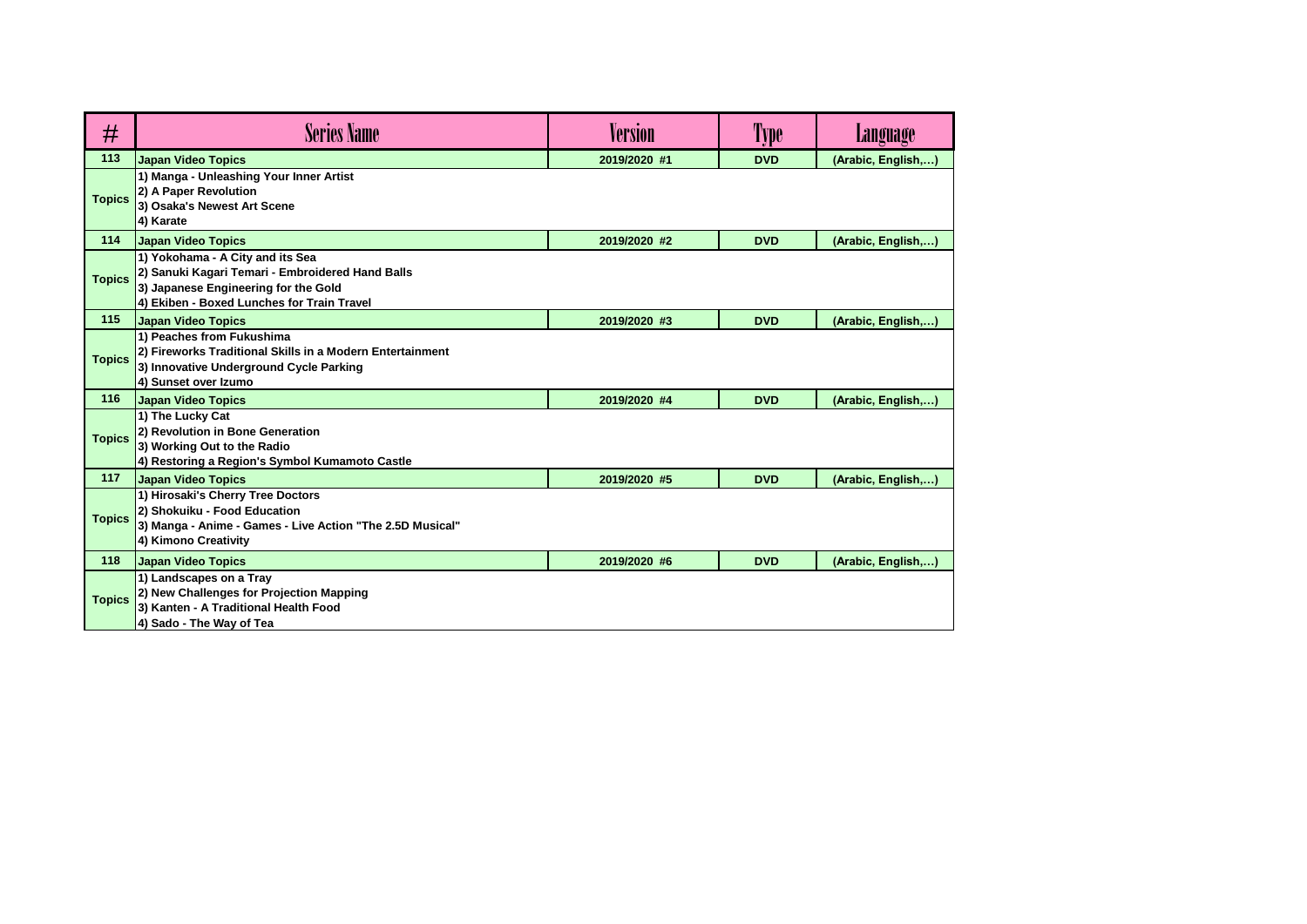| #             | <b>Series Name</b>                                                                                                                                                                              | <b>Version</b>             | Type       | <b>Language</b>    |
|---------------|-------------------------------------------------------------------------------------------------------------------------------------------------------------------------------------------------|----------------------------|------------|--------------------|
| 119           | <b>Japan Video Topics</b>                                                                                                                                                                       | 2020/2021 Special Issue #1 | <b>DVD</b> | (Arabic, English,) |
| <b>Topics</b> | 1) Kado Flower Arrangement - Capturing Nature's Essence<br>2) Nihon Buyo Traditional Dance - Beauty in Movement<br>3) Wadaiko Japanese Drums - Drumming with Soul<br>4) Shodo Brush Calligraphy |                            |            |                    |
| 120           | <b>Japan Video Topics</b>                                                                                                                                                                       | 2020/2021 #1               | <b>DVD</b> | (Arabic, English,) |
| <b>Topics</b> | 1) Mogami Beni - Color of Mystery<br>2) Omakase - The Art of Trust<br>3) The Future of Entertainmnet Al Brings back the "God of Manga"<br>4) Endlessly useful - Tenugui Towels                  |                            |            |                    |
| 121           | <b>Japan Video Topics</b>                                                                                                                                                                       | 2020/2021 Special Issue #2 | <b>DVD</b> | (Arabic, English,) |
| <b>Topics</b> | 1) Judo - Soft Overcoming Hard<br>2) Kendo - Spirit of the Samurai sword<br>3) Kyudo - The Way of the Bow<br>4) Aikido - Spirit of Harmony                                                      |                            |            |                    |
| $122$         | <b>Japan Video Topics</b>                                                                                                                                                                       | 2020/2021 #2               | <b>DVD</b> | (Arabic, English,) |
| <b>Topics</b> | 1) protecting in Style and Comfort - Japanese Masks<br>2) Edo Furin - The Sound of Coolness<br>3) Go Anywhere Virtually - Avatar Robots<br>4) Protect our Seas! - Regenerating Coral Reefs      |                            |            |                    |
| 123           | <b>Japan Video Topics</b>                                                                                                                                                                       | 2020/2021 #3               | <b>DVD</b> | (Arabic, English,) |
| <b>Topics</b> | 1) Japanese Style Hospitality<br>2) Learning with Candy<br>3) Clean Water for All<br>4) Yume Kawaii - Harajuku"s Dreamy Fashion                                                                 |                            |            |                    |
| 124           | <b>Japan Video Topics</b>                                                                                                                                                                       | 2020/2021 #4               | <b>DVD</b> | (Arabic, English,) |
| <b>Topics</b> | 1) The World of Yokai - Mysterious Spirit Allies<br>2) Eliminating Food Waste New Advances in Technology<br>3) Simply Heartwarming - Kikeshi Dolls<br>4) Takao San - Tokyo's Own Mountain       |                            |            |                    |
| 125           | <b>Japan Video Topics</b>                                                                                                                                                                       | 2020/2021 #5               | <b>DVD</b> | (Arabic, English,) |
| <b>Topics</b> | 1) Tsunami Violin - The Sound of Remembering<br>2) Japanese Stationary - Sparking Joy<br>3) Kamaboko - The Taste of Celebration<br>4) Bringin Color to Life - Kyoto Arts and Crafts             |                            |            |                    |
| 126           | <b>Japan Video Topics</b>                                                                                                                                                                       | 2020/2021 #6               | <b>DVD</b> | (Arabic, English,) |
| <b>Topics</b> | 1) Lake Shikotsu Ice Festival - Sculptures of Frozen Blue<br>2) New Year Mochi Rice Cakes<br>3) Envirinmentally - Friendly Bioplastics<br>4) Manga - Inspiring Creators Worldwide               |                            |            |                    |